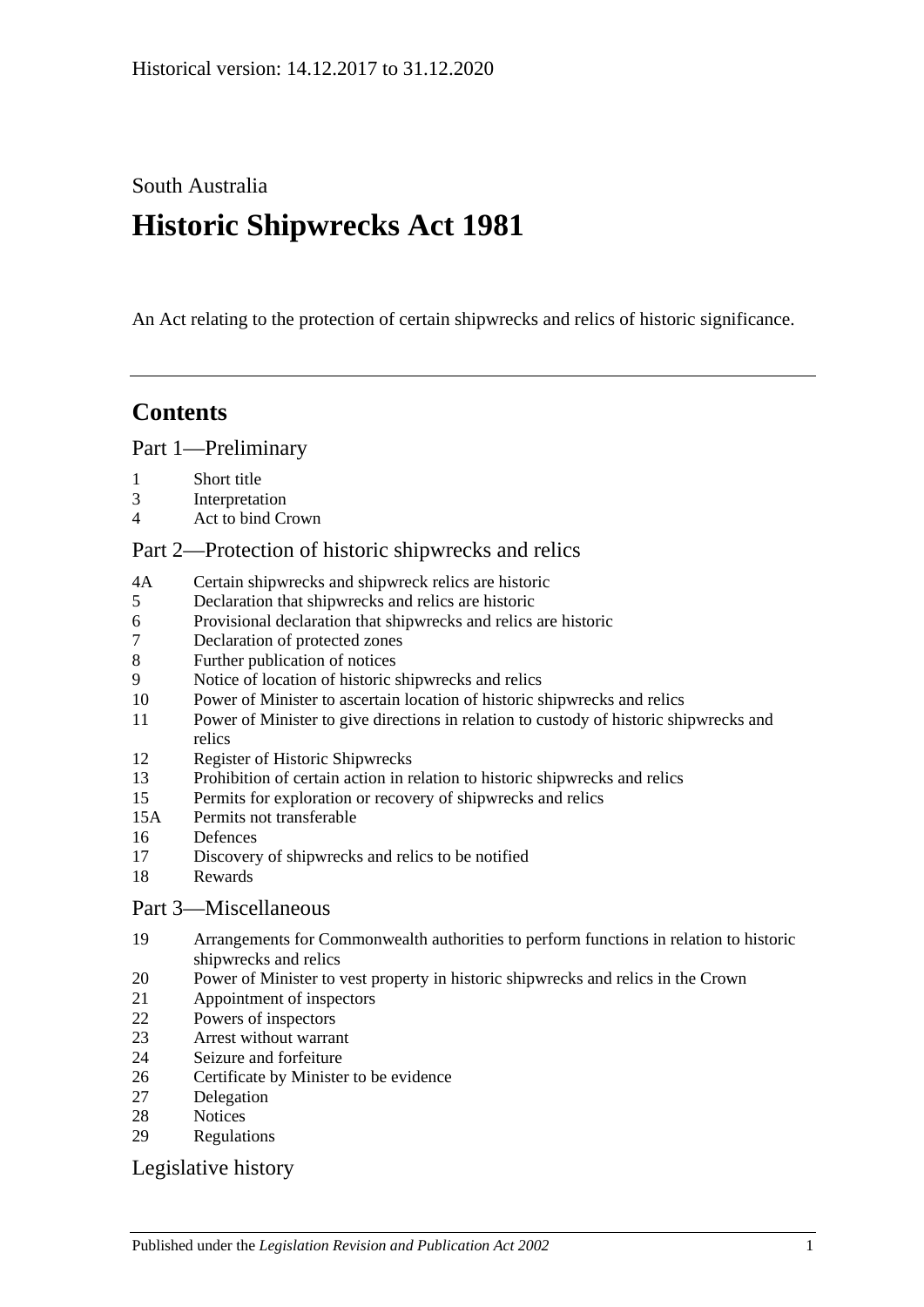#### <span id="page-1-0"></span>**The Parliament of South Australia enacts as follows:**

# **Part 1—Preliminary**

#### <span id="page-1-1"></span>**1—Short title**

This Act may be cited as the *Historic Shipwrecks Act 1981*.

#### <span id="page-1-2"></span>**3—Interpretation**

(1) In this Act, unless the contrary intention appears—

*Adelaide Dolphin Sanctuary* has the same meaning as in the *[Adelaide Dolphin](http://www.legislation.sa.gov.au/index.aspx?action=legref&type=act&legtitle=Adelaide%20Dolphin%20Sanctuary%20Act%202005)  [Sanctuary Act](http://www.legislation.sa.gov.au/index.aspx?action=legref&type=act&legtitle=Adelaide%20Dolphin%20Sanctuary%20Act%202005) 2005*;

*the Commonwealth Act* means the *Historic Shipwrecks Act 1976* of the Commonwealth;

*historic relic*—see section 4A(2);

*historic shipwreck*—see section 4A(1);

*inspector* means a person appointed as an inspector under [section](#page-10-3) 21 or a police officer;

*marine park* has the same meaning as in the *[Marine Parks Act](http://www.legislation.sa.gov.au/index.aspx?action=legref&type=act&legtitle=Marine%20Parks%20Act%202007) 2007*;

*protected zone* means a protected zone constituted under [section](#page-4-0) 7;

*Register* means the Register of Historic Shipwrecks kept under [section](#page-6-0) 12;

*River Murray* has the same meaning as in the *[River Murray Act](http://www.legislation.sa.gov.au/index.aspx?action=legref&type=act&legtitle=River%20Murray%20Act%202003) 2003*;

*River Murray Protection Area* means a River Murray Protection Area under the *[River](http://www.legislation.sa.gov.au/index.aspx?action=legref&type=act&legtitle=River%20Murray%20Act%202003)  [Murray Act](http://www.legislation.sa.gov.au/index.aspx?action=legref&type=act&legtitle=River%20Murray%20Act%202003) 2003*;

*ship* includes any vessel used in navigation by water;

*territorial waters of the State* means—

- (a) waters within the limits of the State; or
- (b) waters adjacent to the State being waters to which the Commonwealth Act does not apply;

*Tribunal* means the South Australian Civil and Administrative Tribunal established under the *[South Australian Civil and Administrative Tribunal Act](http://www.legislation.sa.gov.au/index.aspx?action=legref&type=act&legtitle=South%20Australian%20Civil%20and%20Administrative%20Tribunal%20Act%202013) 2013*;

*vessel* has the same meaning as in the *[Harbors and Navigation Act](http://www.legislation.sa.gov.au/index.aspx?action=legref&type=act&legtitle=Harbors%20and%20Navigation%20Act%201993) 1993*.

- (2) A reference in this Act to the remains of a ship, or to an article or articles being situated in, or having been removed from, any waters includes a reference to the remains of a ship or to an article or articles—
	- (a) being situated in or forming part of, or having been removed from, as the case may be, the surface or subsoil of land submerged by those waters; or
	- (b) being situated on or forming part of, or having been removed from, as the case may be, a reef in those waters.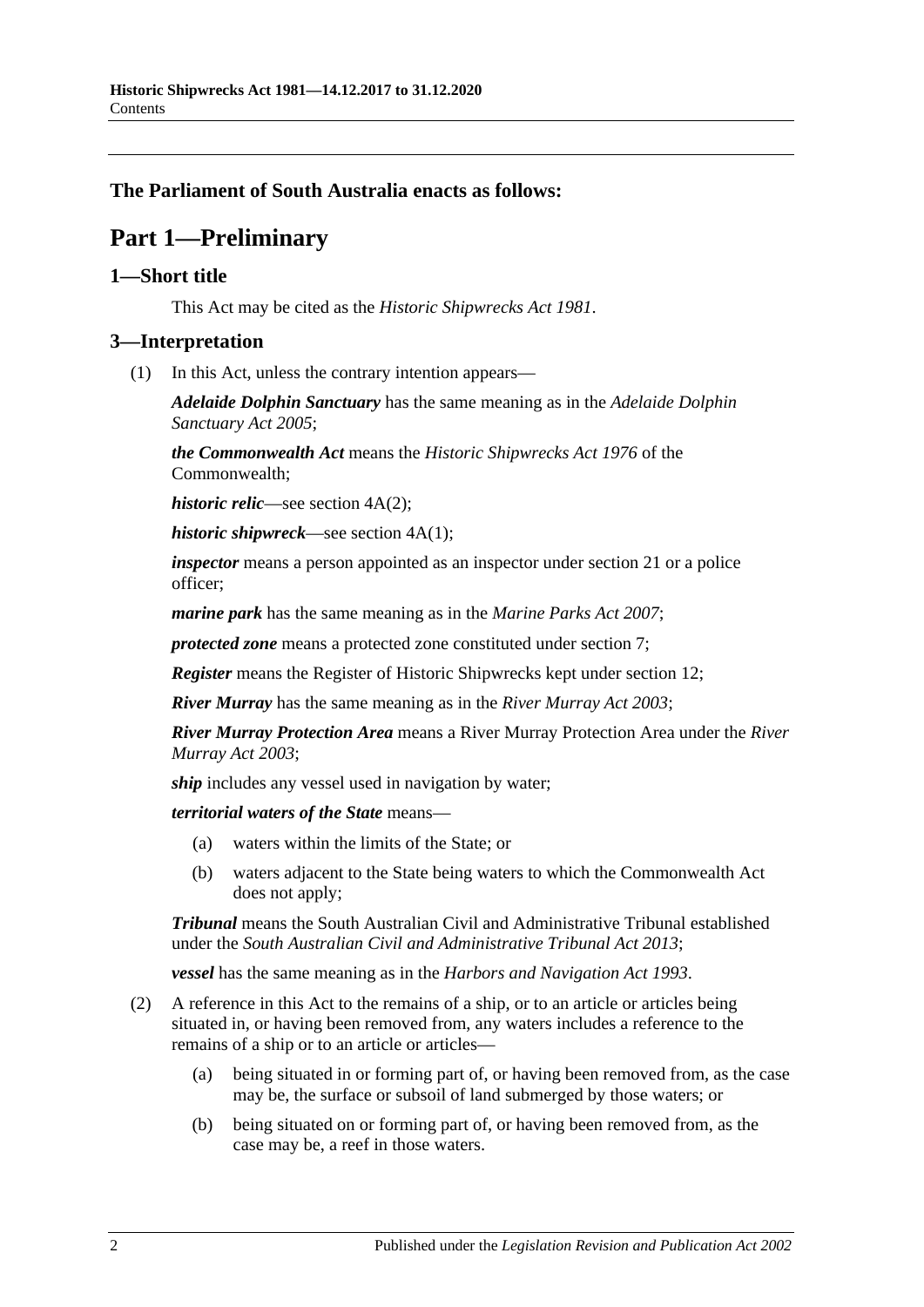- (3) A thing will not be taken not to be an article for the purposes of this Act by reason that it is attached to the remains of a ship, to a reef or, to the subsoil of submerged land.
- (4) A reference in this Act to an article associated with a ship will be construed as a reference to an article that appears to have formed part of, to have been installed or carried on, or to have been constructed or used by a person associated with, a ship.

#### <span id="page-2-0"></span>**4—Act to bind Crown**

This Act binds the Crown.

# <span id="page-2-1"></span>**Part 2—Protection of historic shipwrecks and relics**

#### <span id="page-2-2"></span>**4A—Certain shipwrecks and shipwreck relics are historic**

- <span id="page-2-3"></span>(1) Subject to this section, the remains of a ship are a historic shipwreck for the purposes of this Act if—
	- (a) in the case of remains situated in territorial waters of the State—
		- (i) the remains have been situated in such waters for 75 years or more; or
		- (ii) a declaration under section 5 or 6 is in force in relation to the remains; or
	- (b) in the case of remains that have been removed from territorial waters of the State (whether before or after the commencement of this Act)—
		- (i) the 75th anniversary of the date on which the remains first came to rest on the seabed of such waters has passed; or
		- (ii) a declaration under section 5 or 6 is in force in relation to the remains.
- <span id="page-2-5"></span><span id="page-2-4"></span>(2) Subject to this section, an article associated with a ship is a historic relic for the purposes of this Act if—
	- (a) in the case of an article situated in territorial waters of the State—
		- (i) the article has been situated in such waters for 75 years or more; or
		- (ii) a declaration under section 5 or 6 is in force in relation to the article; or
	- (b) in the case of an article that has been removed from territorial waters of this State (whether before or after the commencement of this Act)—
		- (i) the 75th anniversary of the date on which the article first came to rest on the seabed of such waters has passed; or
		- (ii) a declaration under section 5 or 6 is in force in relation to the article.
- <span id="page-2-6"></span>(3) The Governor may, by proclamation
	- (a) declare that [subsection](#page-2-3)  $(1)(a)(i)$  or  $(1)(b)(i)$  does not apply to the remains, or part of the remains, of a ship or class of ships; or
	- (b) declare that [subsection](#page-2-5)  $(2)(a)(i)$  or  $(2)(b)(i)$  does not apply to an article or class of articles.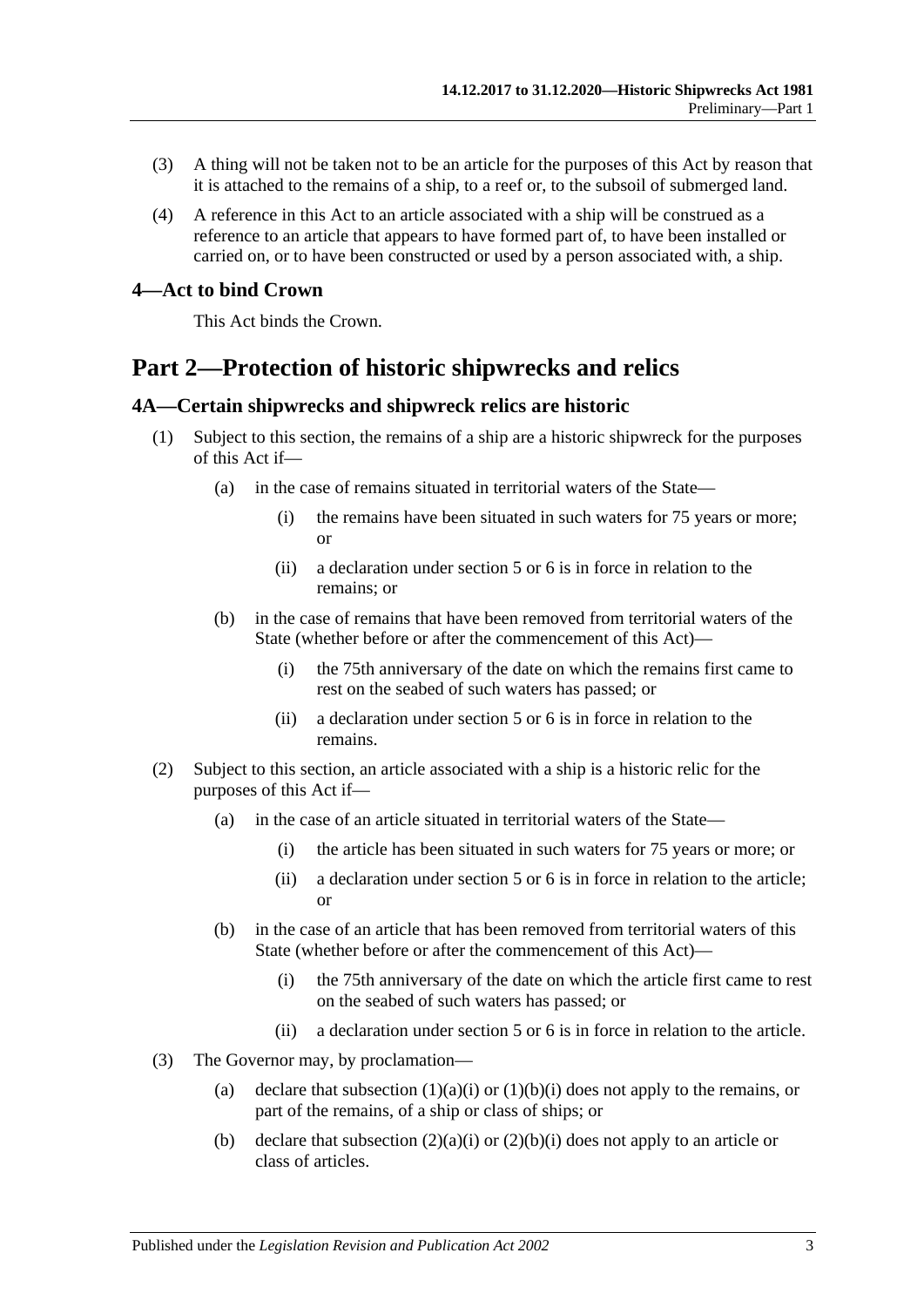### <span id="page-3-0"></span>**5—Declaration that shipwrecks and relics are historic**

- (1) If the Minister is of the opinion that—
	- (a) the remains of a ship situated in territorial waters of the State; or
	- (b) any part of the remains of a ship removed from territorial waters of the State,

are of historic significance, the Minister may, by notice in the Gazette, declare the remains to be a historic shipwreck.

- (2) If the Minister is of the opinion that an article, particular articles or all articles associated with a ship and situated in, or removed from, territorial waters of the State are of historic significance, the Minister may, by notice in the Gazette, declare the article or articles to be a historic relic or historic relics.
- (3) Subject to this Act, a declaration under this Act continues to apply to remains or an article despite the removal of the remains or article from the territorial waters of the State after the making of the declaration.
- (4) This section does not apply to or in relation to—
	- (a) the remains of a ship that are a historic shipwreck by virtue of section  $4A(1)(a)(i)$  or  $4A(1)(b)(i)$ ; or
	- (b) an article that is a historic relic by virtue of section  $4A(2)(a)(i)$  or  $4A(2)(b)(i)$ .

#### <span id="page-3-1"></span>**6—Provisional declaration that shipwrecks and relics are historic**

- (1) If it appears to the Minister that an article or articles appearing to be the remains of a ship situated in, or removed from, territorial waters of the State may be of historic significance, the Minister may, by notice in the Gazette, provisionally declare the article or articles to be a historic shipwreck.
- (2) If it appears to the Minister that an article, or particular articles, situated in or removed from territorial waters of the State—
	- (a) may have been associated with a ship; and
	- (b) may be of historic significance,

the Minister may, by notice in the Gazette, provisionally declare the article or articles to be a historic relic or historic relics.

- (3) Subject to this Act, a declaration under this Act continues to apply to remains or an article despite the removal of the remains or article from the territorial waters of the State after the making of the declaration.
- (5) A notice under this section remains in force, unless sooner revoked, until the expiration of twelve months from the date of publication of the notice in the Gazette, but the revocation or expiration of a notice under this section does not prevent the publication in the Gazette of a further notice under this section in relation to an article or articles to which the revoked or expired notice applied.
- (6) This section does not apply to or in relation to—
	- (a) the remains of a ship that are a historic shipwreck by virtue of section  $4A(1)(a)(i)$  or  $4A(1)(b)(i)$ ; or
	- (b) an article that is a historic relic by virtue of section  $4A(2)(a)(i)$  or  $4A(2)(b)(i)$ .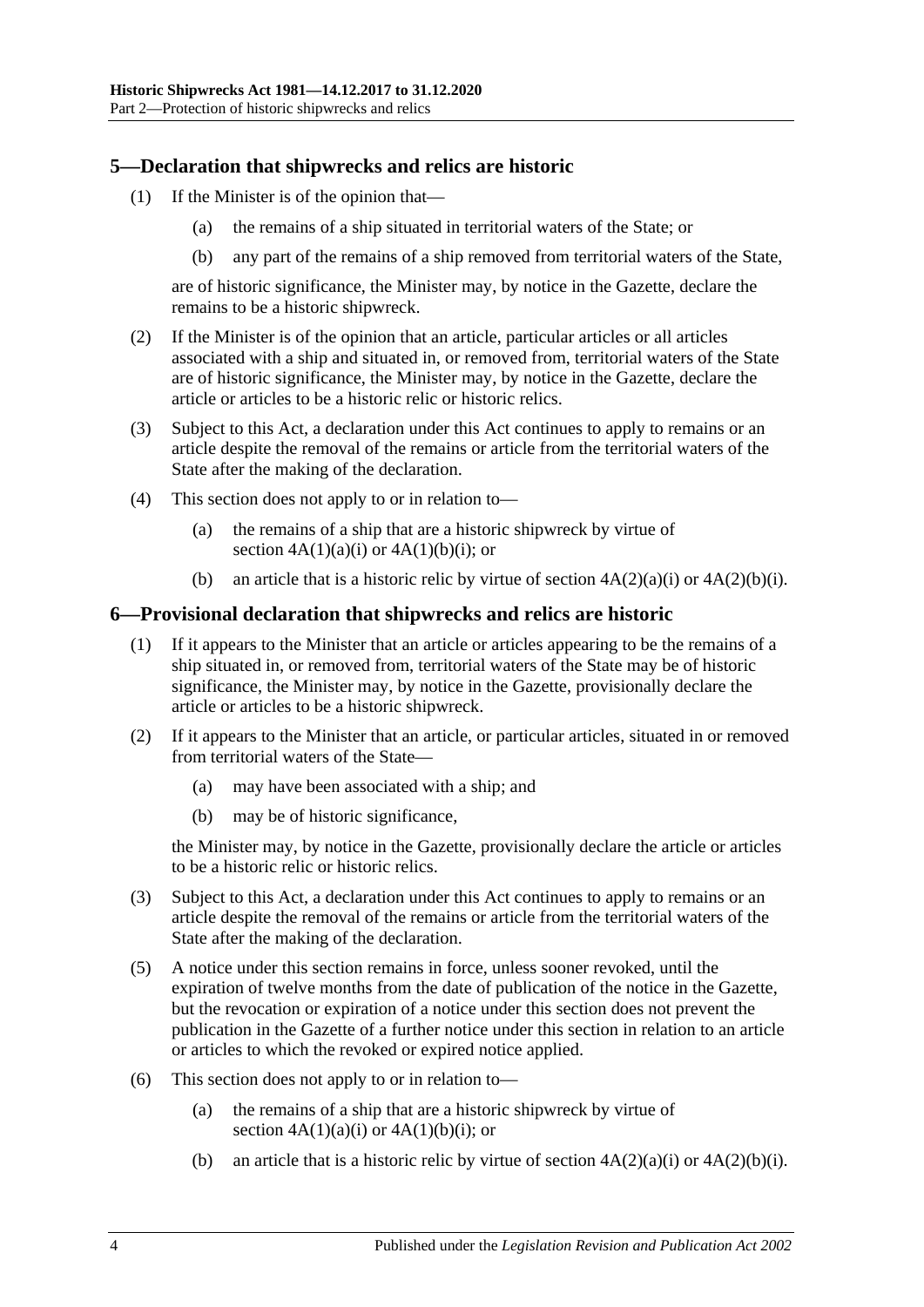### <span id="page-4-3"></span><span id="page-4-0"></span>**7—Declaration of protected zones**

- (1) The Minister may, by notice in the Gazette, declare an area (not exceeding 100 hectares) consisting of water or partly of water and partly of land within which a historic shipwreck or historic relic is, situated to be a protected zone.
- (2) If a notice declaring an area to be a protected zone is in force under [subsection](#page-4-3) (1), the protected zone will be taken to include the airspace above that area and, to the extent to which that area consists of the surface of water, to include the waters beneath that area and the surface and subsoil of the land submerged by those waters.
- <span id="page-4-5"></span>(3) Subject to [subsection](#page-4-4) (4), a notice under this section ceases to have force if the protected zone declared by the notice relates to the remains of a ship, or an article associated with a ship, that is the subject of a notice under [section](#page-3-0) 5 or [6](#page-3-1) that has been revoked or has otherwise ceased to be in force.
- <span id="page-4-4"></span>(4) A notice under this section remains in force despite [subsection](#page-4-5) (3) if—
	- (a) the notice relates to an area within which the remains of a ship are situated and the remains are a historic shipwreck by virtue of section  $4A(1)(a)(i)$ ; or
	- (b) the notice relates to an area within which an article associated with a ship is situated and the article is a historic relic by virtue of section  $4A(2)(a)(i)$ .
- (5) Nothing in [subsection](#page-4-5) (3) prevents the publication in the Gazette of a further notice under this section in relation to the remains of a ship, or in relation to an article associated with a ship, if a further notice is published in the Gazette under [section](#page-3-0) 5 or [6](#page-3-1) in relation to the remains or in relation to the article.

#### <span id="page-4-1"></span>**8—Further publication of notices**

If a notice under [section](#page-3-0) 5, [6](#page-3-1) or [7](#page-4-0) is published in the Gazette, the Minister may cause a copy of the notice to be published in newspapers, periodicals or other publications as the Minister thinks appropriate.

# <span id="page-4-6"></span><span id="page-4-2"></span>**9—Notice of location of historic shipwrecks and relics**

- $(1)$  If—
	- (a) a person has possession, custody or control of an article; and
	- (b) a notice applying in respect of the article is published in the Gazette under [section](#page-3-0) 5 or 6.

the person must, within thirty days after the date of publication of the notice in the Gazette, give the prescribed notice to the Minister in relation to the article.

Maximum penalty: \$10 000.

<span id="page-4-7"></span>(2) If an article in respect of which a notice published in the Gazette under [section](#page-3-0) 5 or [6](#page-3-1) applies comes into the possession, custody or control of a person, the person must, within thirty days after the day on which the article comes into the person's possession, custody or control, give the prescribed notice to the Minister in relation to the article.

Maximum penalty: \$10 000.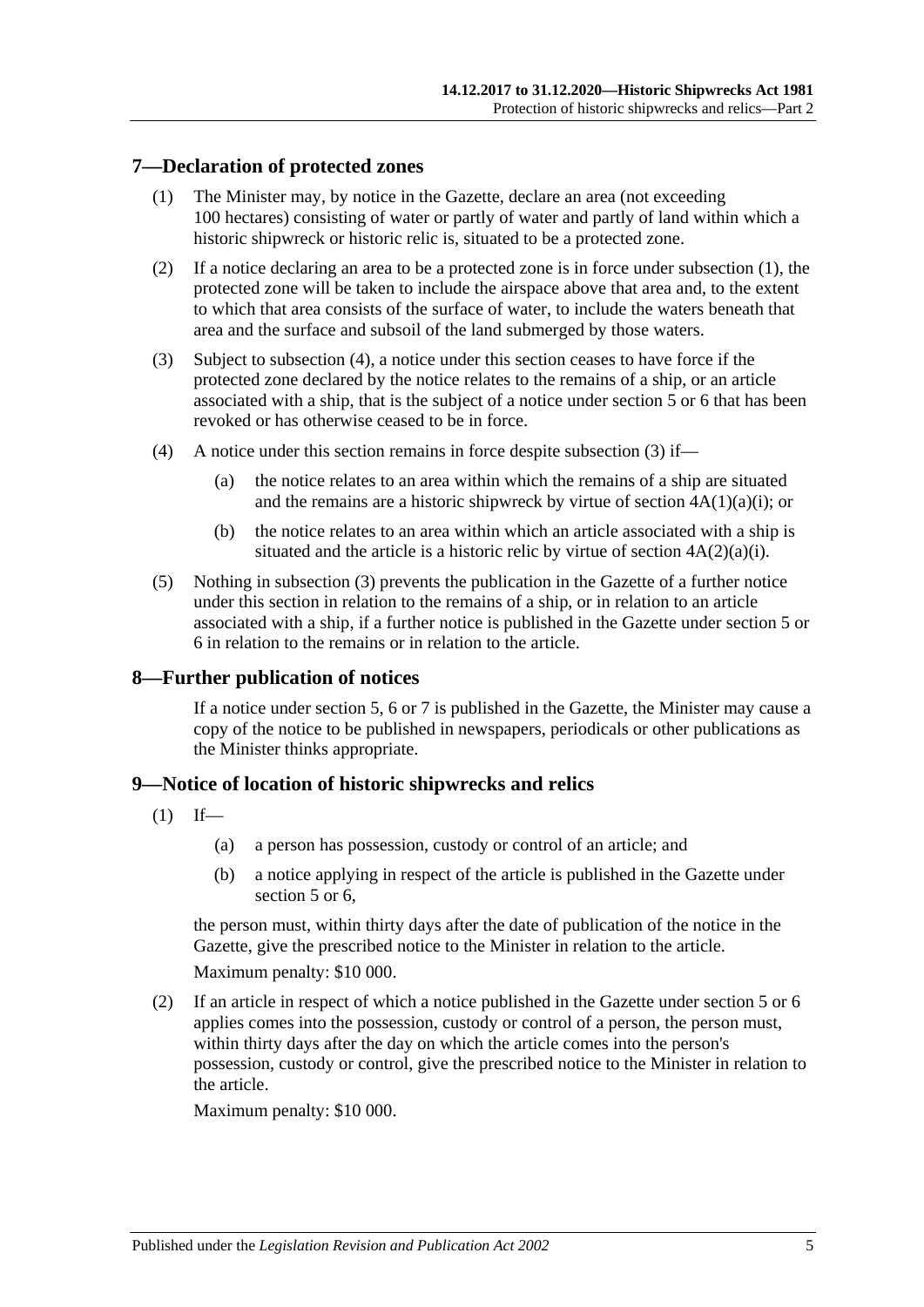- (3) It is a defence to a charge of an offence against [subsection](#page-4-6)  $(1)$  or  $(2)$  in relation to an article in respect of which a notice was published in the Gazette under [section](#page-3-0) 5 or [6](#page-3-1) if the person proves that the person did not know, and had no reasonable grounds for believing, that the article was an article to which the notice related.
- (4) For the purposes of this section, the prescribed notice in relation to an article means a notice in writing describing the article and stating where the article is situated.

#### <span id="page-5-2"></span><span id="page-5-0"></span>**10—Power of Minister to ascertain location of historic shipwrecks and relics**

- (1) If it appears to the Minister that—
	- (a) a person may have, or may have had, possession, custody or control of an article; and
	- (b) the article is or may be, or is or may be a part of, a historic shipwreck or is or may be a historic relic,

the Minister may, by notice in writing to the person, require the person, within the time specified in the notice—

- (c) to inform the Minister whether the person has, or has had, possession, custody or control of the article; and
- (d) if the person has ceased to have possession, custody or control of the article, to give the Minister particulars of the circumstances in which the person ceased to have possession, custody or control of the article; and
- (e) if the person has transferred possession, custody or control of the article to another person, to give the Minister the name and address of the person to whom possession, custody or control of the article was transferred.
- (2) A person to whom a notice is given by the Minister under [subsection](#page-5-2) (1) must not—
	- (a) refuse or fail to comply with the notice to the extent that the person is capable of complying with it; or
	- (b) in purported compliance with the notice, knowingly furnish information that is false or misleading.

Maximum penalty: \$10 000.

(3) A person is not excused from furnishing information under this section on the ground that the information may tend to incriminate the person but the information furnished is not admissible in evidence against the person except in proceedings for an offence against this section.

#### <span id="page-5-1"></span>**11—Power of Minister to give directions in relation to custody of historic shipwrecks and relics**

- <span id="page-5-3"></span>(1) If a person has possession, custody or control of an article, being, or being a part of, a historic shipwreck or being a historic relic, the Minister may, for the purpose of—
	- (a) the preservation of the article; or
	- (b) the exhibition of, or the provision of access to, the article,

by notice in writing, require the person to take specified action in relation to the article.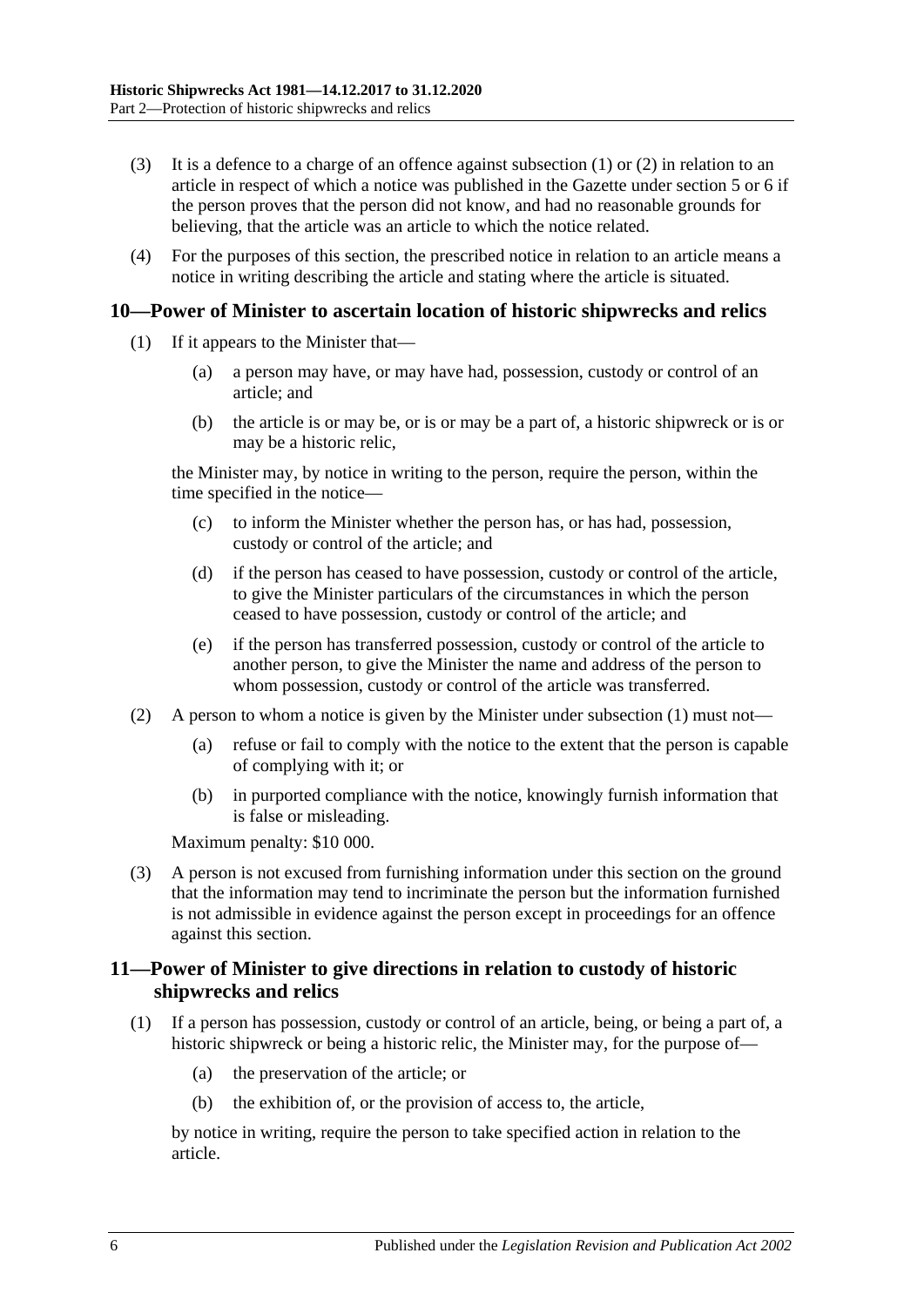- (2) The action that a person may be required to take in relation to an article by a notice under [subsection](#page-5-3)  $(1)$  includes but is not limited to-
	- (a) keeping the article in a particular manner or place; and
	- (b) removing the article to a particular place within a particular time; and
	- (c) doing a particular act in relation to the article within a particular time, being an act designed to assist in the preservation of the article; and
	- (d) delivering the article into the custody of a particular person within a particular time.
- <span id="page-6-2"></span>(3) If the Minister gives a notice to a person under [subsection](#page-5-3) (1) requiring the person to take action in relation to an article other than action referred to in [subsection](#page-6-2)  $(2)(d)$ , the notice must include a statement that the person may, in lieu of taking that action, deliver the article within a specified time into the custody of a person specified in the notice.
- (4) A person to whom a notice is given by the Minister under [subsection](#page-5-3) (1) must comply with the notice.

Maximum penalty: \$10 000 or imprisonment for 2 years, or both.

- (5) A civil action does not lie against a person in respect of action taken in accordance with a notice given to the person by the Minister under [subsection](#page-5-3) (1).
- (6) If the Minister decides to give a person a notice under [subsection](#page-5-3) (1), the person may, within 1 month after receiving the notice (or such longer period as the Tribunal may allow), seek a review of the decision by the Tribunal under section 34 of the *[South](http://www.legislation.sa.gov.au/index.aspx?action=legref&type=act&legtitle=South%20Australian%20Civil%20and%20Administrative%20Tribunal%20Act%202013)  [Australian Civil and Administrative Tribunal Act](http://www.legislation.sa.gov.au/index.aspx?action=legref&type=act&legtitle=South%20Australian%20Civil%20and%20Administrative%20Tribunal%20Act%202013) 2013*.
- (8) A person to whom a notice is given under [subsection](#page-5-3) (1) may recover, as a debt due to the person from the Crown, reasonable costs incurred by the person in carrying out the requirements of the notice.

#### <span id="page-6-0"></span>**12—Register of Historic Shipwrecks**

- (1) The Minister must cause to be kept a register to be known as the Register of Historic Shipwrecks.
- (2) The Minister must cause to be entered in the Register—
	- (a) particulars of all known remains and articles that are historic shipwrecks or historic relics by virtue of section  $4A(1)(a)(i)$ ,  $(1)(b)(i)$ ,  $(2)(a)(i)$  or  $(2)(b)(i)$ ; and
	- (b) particulars of all remains and articles in relation to which declarations of historic shipwrecks or historic relics under [section](#page-3-0) 5 or [6](#page-3-1) are in force; and
	- (c) particulars of areas in relation to which declarations of protected zones under [section](#page-4-0) 7 are in force.
- (3) A person may inspect the Register and, on payment of the prescribed fee, is entitled to be furnished with a copy of the Register or a part of the Register.

#### <span id="page-6-3"></span><span id="page-6-1"></span>**13—Prohibition of certain action in relation to historic shipwrecks and relics**

- (1) Except in accordance with a permit, a person must not—
	- (a) damage or destroy a historic shipwreck or a historic relic; or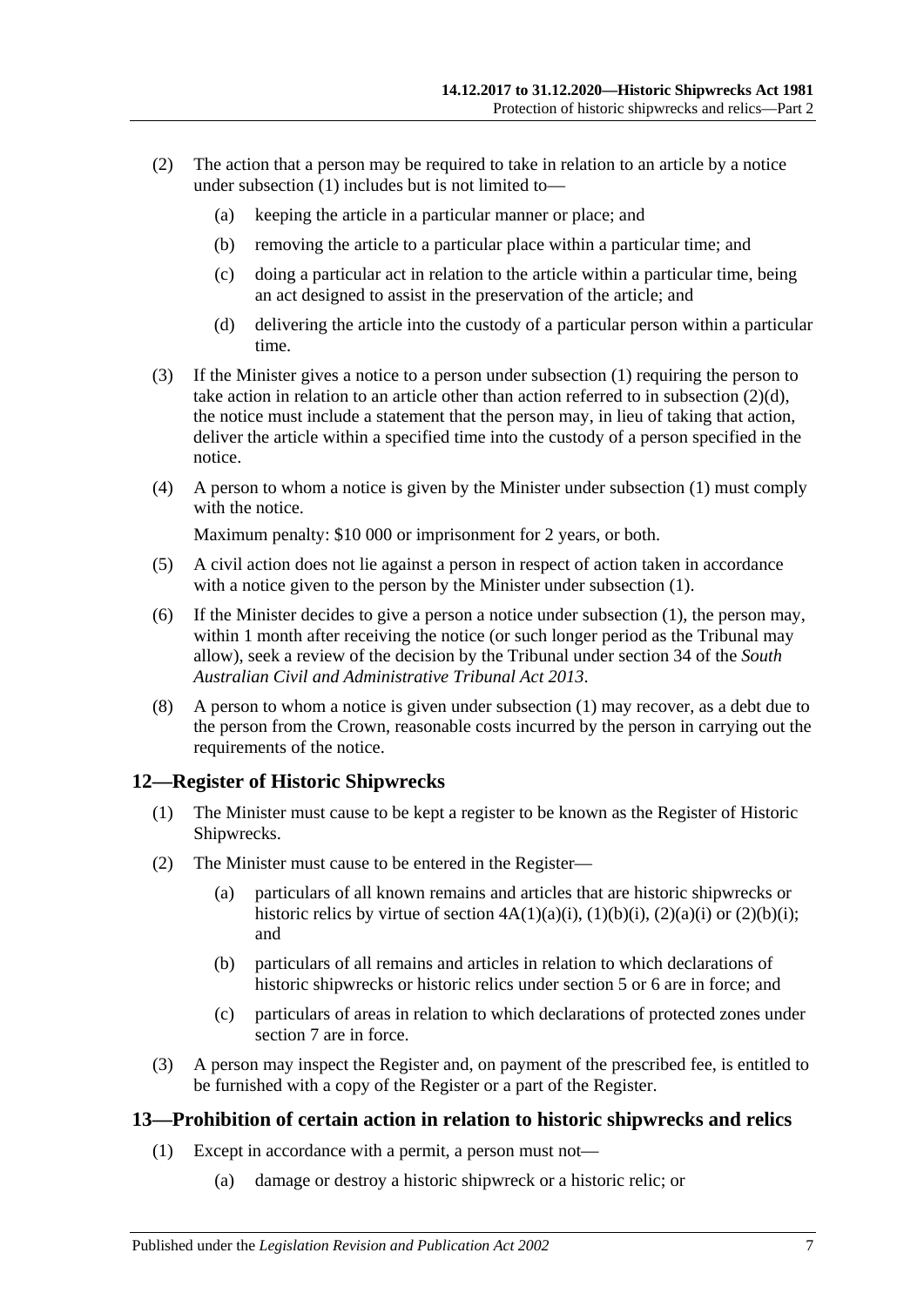- (b) interfere with a historic shipwreck or a historic relic; or
- (c) dispose of a historic shipwreck or a historic relic; or
- (d) remove a historic shipwreck or a historic relic from the territorial waters of the State.

Maximum penalty: \$20 000 or imprisonment for 4 years, or both.

- (2) A reference in [subsection](#page-6-3) (1) to the removal of a historic shipwreck or a historic relic from the territorial waters of the State includes a reference to the removal of a historic shipwreck or a historic relic from the surface or subsoil of land submerged by those waters or from a reef in those waters.
- (4) In this section—

*historic shipwreck* includes a part of a historic shipwreck.

#### <span id="page-7-0"></span>**15—Permits for exploration or recovery of shipwrecks and relics**

- (1) The Minister may, in the Minister's discretion, on application by a person, grant a permit to that person authorising that person and other persons named or described in the permit to do an act or thing specified in the permit the doing of which would otherwise be prohibited by [section](#page-6-1) 13 or the regulations.
- <span id="page-7-1"></span>(2) The Minister may, when granting a permit or at any time while a permit is in force, impose conditions in respect of the permit and may at any time revoke or vary any conditions so imposed.
- (3) The conditions that may be imposed under [subsection](#page-7-1) (2) in respect of a permit authorising the doing of an act or thing include but are not limited to—
	- (a) a condition requiring the act or thing to be done in a specified manner; and
	- (b) a condition requiring the act or thing to be done only in accordance with the directions of a person named or described in the permit as a person empowered to give such directions; and
	- (c) a condition requiring articles obtained by the doing of an act that is authorised by the permit to be done to be held in custody, or dealt with, as specified in the permit or in directions given by a person named or described in the permit as a person empowered to give such directions.
- (3a) If an application for a permit relates to a historic shipwreck or historic relic located within—
	- (a) the Adelaide Dolphin Sanctuary—
		- (i) the Minister must, in considering the application, seek to further the objects and objectives of the *[Adelaide Dolphin Sanctuary Act](http://www.legislation.sa.gov.au/index.aspx?action=legref&type=act&legtitle=Adelaide%20Dolphin%20Sanctuary%20Act%202005) 2005* and take into account the provisions of the Adelaide Dolphin Sanctuary Management Plan under that Act; and
		- (ii) if so required under the regulations—the Minister must, before making the Minister's decision on the application, consult with and have regard to the views of the Minister to whom the administration of the *[Adelaide Dolphin Sanctuary Act](http://www.legislation.sa.gov.au/index.aspx?action=legref&type=act&legtitle=Adelaide%20Dolphin%20Sanctuary%20Act%202005) 2005* is committed; or
	- (b) a marine park—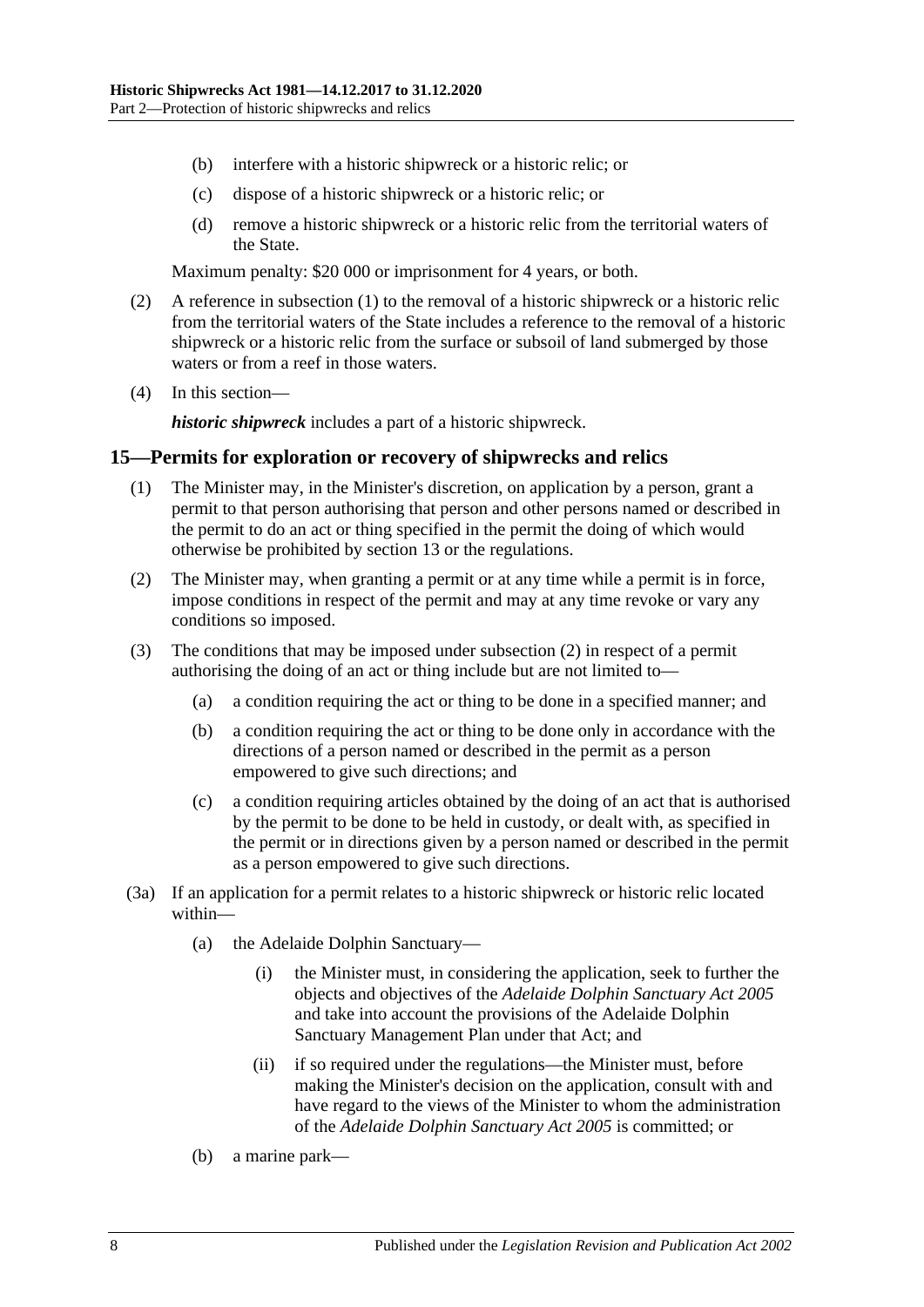- (i) the Minister must, in considering the application, seek to further the objects of the *[Marine Parks Act](http://www.legislation.sa.gov.au/index.aspx?action=legref&type=act&legtitle=Marine%20Parks%20Act%202007) 2007* and take into account the provisions of the management plan for the marine park under that Act; and
- (ii) if so required under the regulations—the Minister must, before making the Minister's decision on the application, consult with and have regard to the views of the Minister to whom the administration of the *[Marine Parks Act](http://www.legislation.sa.gov.au/index.aspx?action=legref&type=act&legtitle=Marine%20Parks%20Act%202007) 2007* is committed; or
- (c) the River Murray—
	- (i) the Minister must, in considering the application, seek to further the objects of the *[River Murray Act](http://www.legislation.sa.gov.au/index.aspx?action=legref&type=act&legtitle=River%20Murray%20Act%202003) 2003* and the *Objectives for a Healthy River Murray* under that Act and take into account the provisions of the River Murray Act Implementation Strategy under that Act; and
	- (ii) if so required under the regulations—the Minister must, before making a decision on the application, consult with and have regard to the views of the Minister to whom the administration of the *[River](http://www.legislation.sa.gov.au/index.aspx?action=legref&type=act&legtitle=River%20Murray%20Act%202003)  [Murray Act](http://www.legislation.sa.gov.au/index.aspx?action=legref&type=act&legtitle=River%20Murray%20Act%202003) 2003* is committed and comply with the Minister's directions (if any) in relation to the application.
- (4) A condition imposed in respect of a permit (other than a condition contained in a permit) or a revocation or variation of a condition so imposed takes effect when notice of the condition or of the revocation or variation is served on the person to whom the permit was granted.
- (5) A person must not contravene a condition imposed in respect of a permit that has been granted to the person or is otherwise applicable to the person.

Maximum penalty: \$10 000 or imprisonment for 2 years, or both.

- (6) The Minister may, at any time, by notice in writing to the person to whom a permit has been granted—
	- (a) revoke the permit; or
	- (b) suspend the permit; or
	- (c) cancel the suspension of the permit.
- (7) A suspension of a permit may be of indefinite duration or for a specified period.

#### <span id="page-8-0"></span>**15A—Permits not transferable**

A permit granted under this Act is not transferable.

#### <span id="page-8-1"></span>**16—Defences**

It is a defence to a charge of an offence against section 13 or 15(5), or an offence against the regulations, if the act that constituted the offence was done for the purpose of—

- (a) saving human life; or
- (b) securing the safety of a ship (including a hovercraft or any similar craft) where the ship was endangered by stress of weather or by navigational hazards; or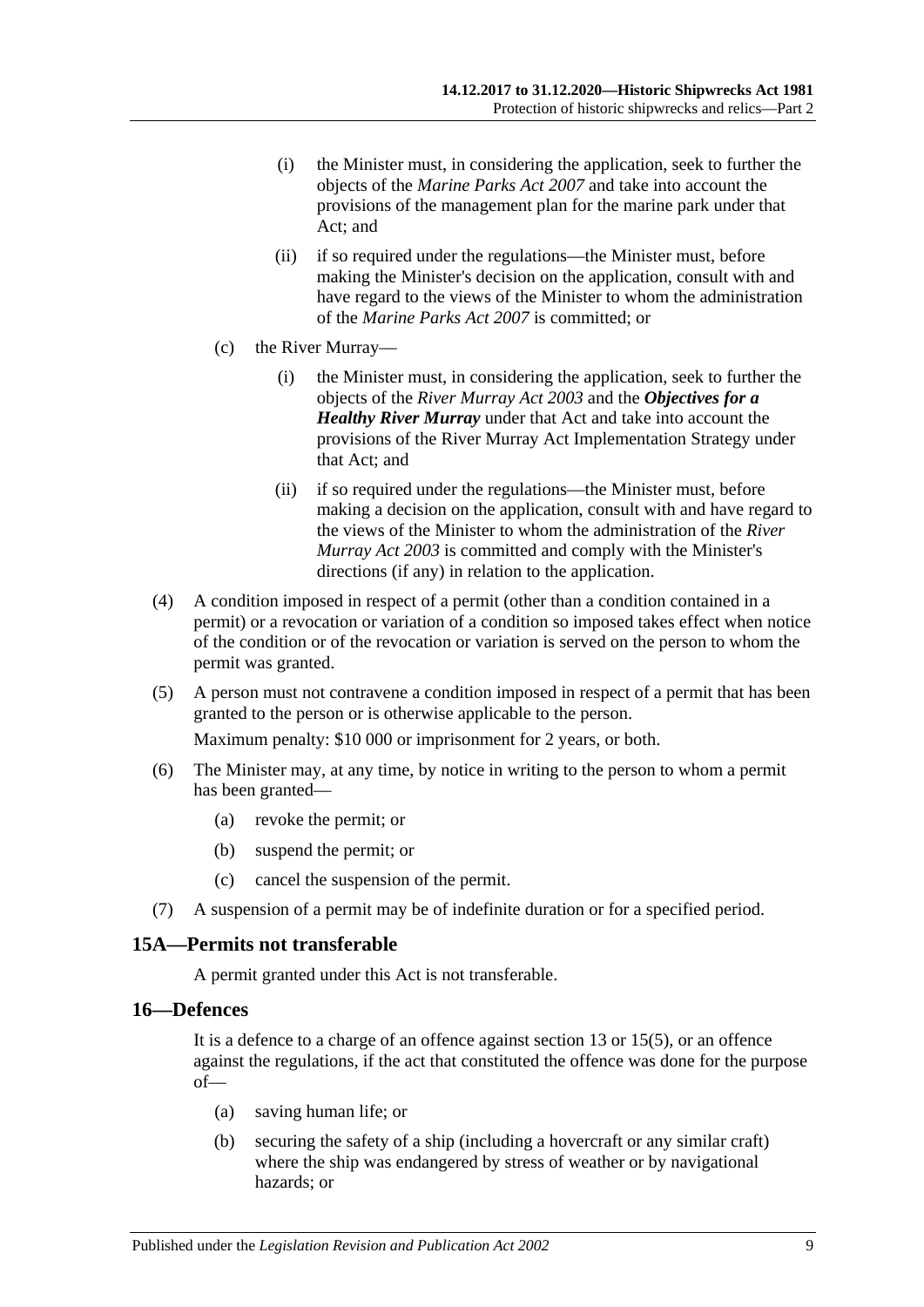(c) dealing with an emergency involving a serious threat to the environment,

or was done with any other reasonable excuse.

#### <span id="page-9-2"></span><span id="page-9-0"></span>**17—Discovery of shipwrecks and relics to be notified**

(1) A person who finds, in a fixed position in territorial waters of the State, the remains of a ship or of a part of a ship, or an article associated with a ship, must, as soon as practicable, give to the Minister a notice setting out a description of the remains or of the article and a description of the place where the remains are, or the article is, situated, being a description of that place that is sufficient to enable the remains or article to be located.

Maximum penalty: \$10 000.

- (2) It is a defence to a charge of an offence against [subsection](#page-9-2) (1) if the person proves, or proves that the person had reasonable grounds for believing, that a notice setting out a description of the place where the remains are or the article is situated, being a description that is sufficient to enable the remains or article to be located, was given to the Minister by another person before it was practicable for the firstmentioned person to give such a notice.
- (3) A person must not in a notice purporting to be given to the Minister under [subsection](#page-9-2) (1) make a statement that to the person's knowledge is false or misleading in a material particular.

Maximum penalty: \$10 000.

#### <span id="page-9-3"></span><span id="page-9-1"></span>**18—Rewards**

- (1) The Minister may—
	- (a) pay a reward not exceeding the prescribed amount to the person who first notifies the Minister in accordance with [section](#page-9-0) 17 of the location of any remains or article—
		- (i) a description of the location of which, being a description sufficient to enable the remains or article to be located, had not previously been published in Australia; and
		- (ii) in respect of which a declaration has, since the notification was made, been made under [section](#page-3-0) 5; and
	- (b) offer and pay a reward not exceeding the prescribed amount to the person who first furnishes to the Minister a description of the location of a historic shipwreck, or of a historic relic or historic relics, specified in the offer, being a description sufficient to enable the historic shipwreck or historic relic or historic relics to be located; and
	- (c) pay a reward not exceeding the prescribed amount to any person who furnishes information leading to the conviction of a person for an offence against this Act.
- (2) Payments under [subsection](#page-9-3) (1) must be made out of money appropriated by the Parliament for the purpose.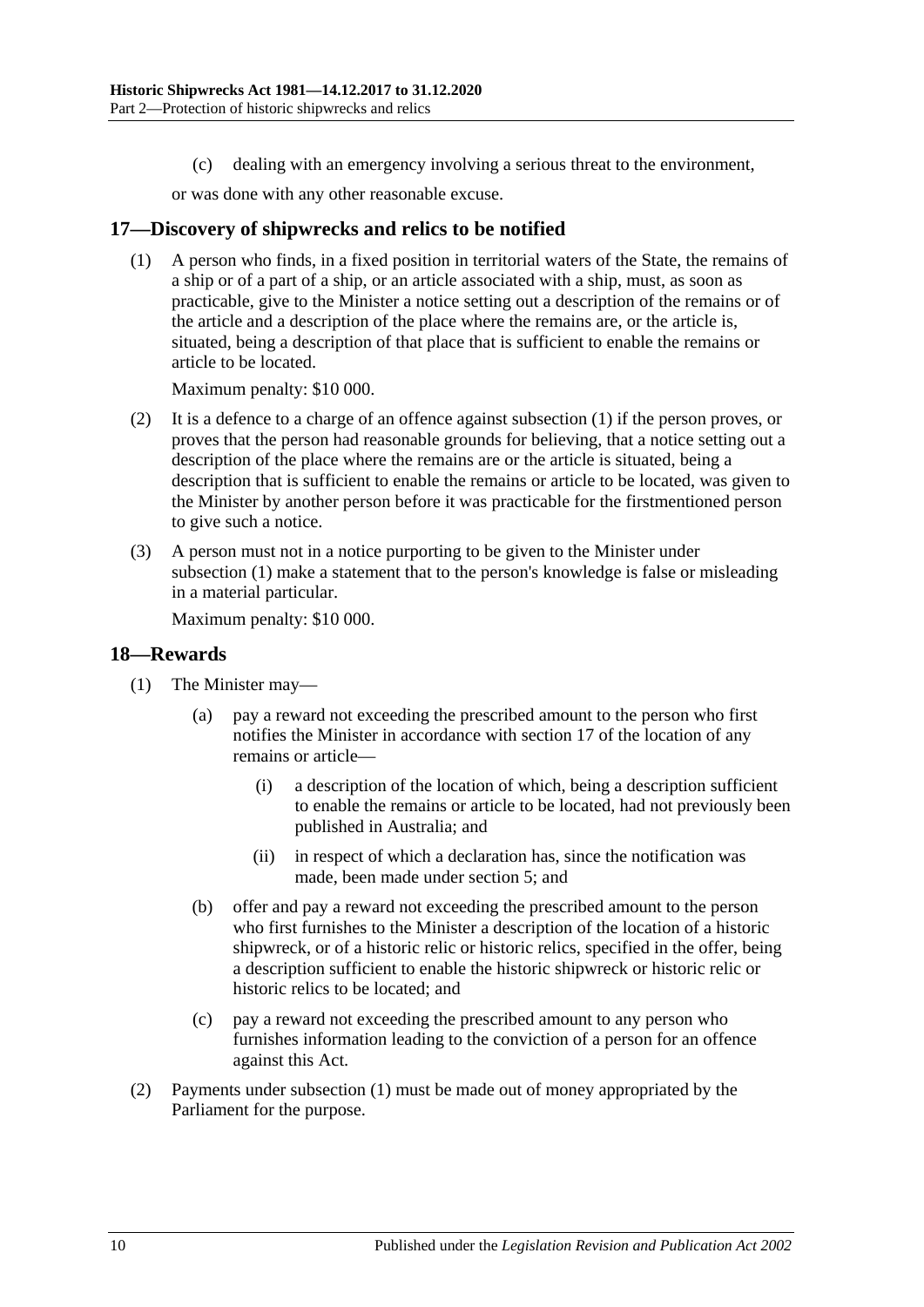# <span id="page-10-0"></span>**Part 3—Miscellaneous**

#### <span id="page-10-1"></span>**19—Arrangements for Commonwealth authorities to perform functions in relation to historic shipwrecks and relics**

The Governor may make arrangements with the Governor-General of the Commonwealth for the performance of functions by a competent authority of the Commonwealth in relation to the protection, recovery, preservation and exhibition of historic shipwrecks and historic relics.

#### <span id="page-10-2"></span>**20—Power of Minister to vest property in historic shipwrecks and relics in the Crown**

- <span id="page-10-5"></span>(1) If the Minister is of the opinion that it is necessary to do so in order to protect the public interest, the Minister may, by notice in the Gazette, declare any historic shipwreck or historic relic to be vested in the Crown.
- (2) On the publication of a notice under [subsection](#page-10-5) (1), the ownership of the historic shipwreck or historic relic vests in the Crown free of any other interest.
- (3) No notice may be published under [subsection](#page-10-5) (1) in respect of a historic shipwreck or historic relic lawfully in the possession of a person at the commencement of this Act.
- <span id="page-10-6"></span>(4) A person who would, but for the publication of a notice under this section, have been entitled to a historic shipwreck or historic relic, or to any interest in a historic shipwreck or historic relic, may, within six months of the publication of the notice, claim compensation for the loss by action against the Crown in the Land and Valuation Court.
- (5) On a claim under [subsection](#page-10-6) (4), the Land and Valuation Court may award such compensation against the Crown as it considers just.

#### <span id="page-10-7"></span><span id="page-10-3"></span>**21—Appointment of inspectors**

- (1) The Minister may appoint a person to be an inspector for the purposes of this Act.
- (2) The Minister must cause to be issued to each inspector appointed under [subsection](#page-10-7) (1) an identity card containing a photograph of the inspector.
- (3) A person who ceases to be an inspector appointed under [subsection](#page-10-7) (1) must immediately return the person's identity card to the Minister. Maximum penalty: \$500.

#### <span id="page-10-4"></span>**22—Powers of inspectors**

- <span id="page-10-8"></span>(1) An inspector may, as reasonably required for the administration or enforcement of this Act, exercise any of the following powers:
	- (a) at any reasonable time, enter, search and inspect any premises and, if necessary, use reasonable force to break into or open any part of, or anything in or on, the premises;
	- (b) enter and inspect any vehicle, and for that purpose require a vehicle to stop, or to be presented for inspection at a place and time specified by the inspector;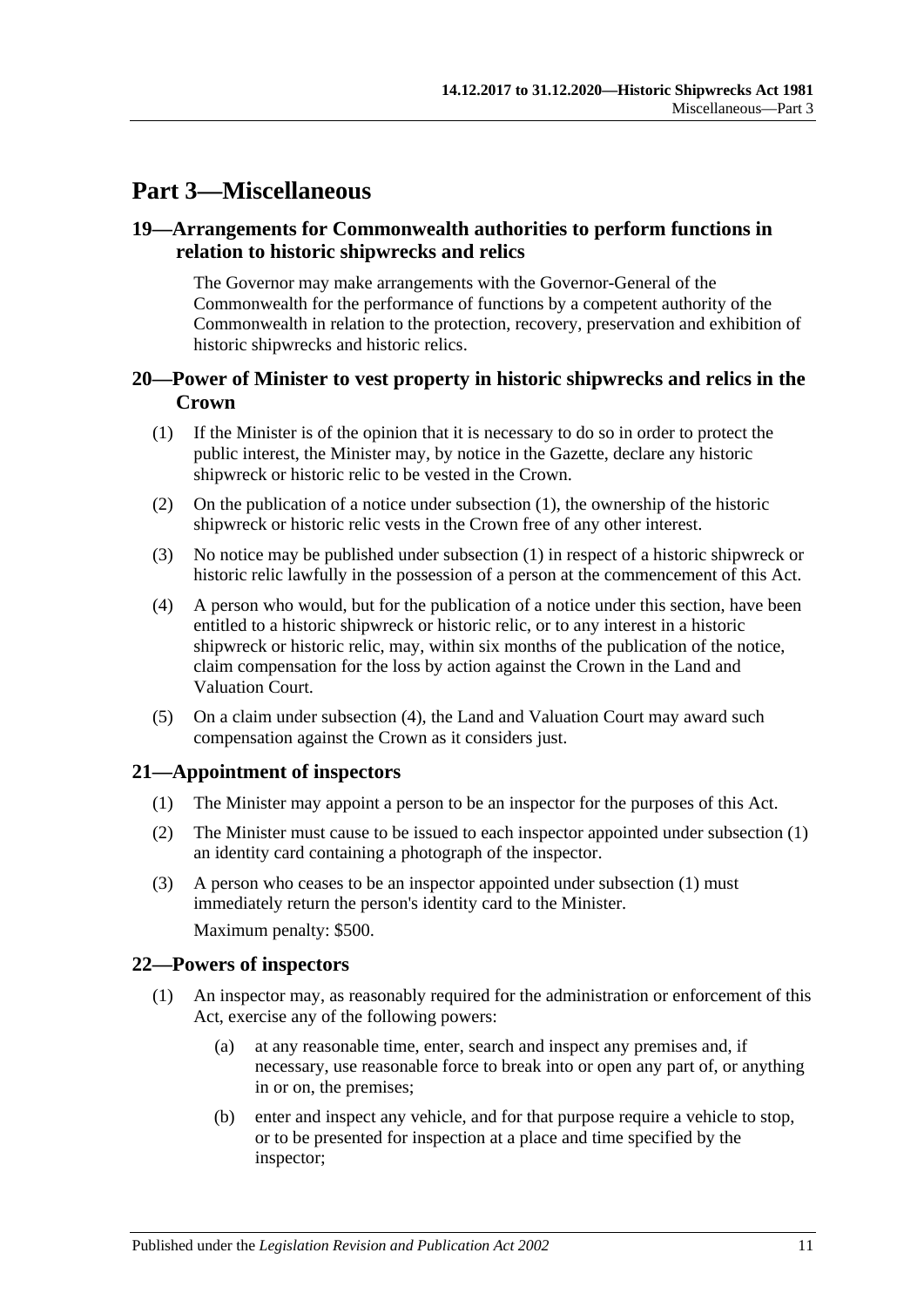- (c) board and inspect any vessel and, if necessary—
	- (i) require a person apparently in charge of the vessel to facilitate the boarding; and
	- (ii) use reasonable force to break into or open, or require a person to open, any part of, or anything in or on, the vessel;
- (d) give directions with respect to the stopping, securing or movement of a vehicle, vessel, equipment or other thing;
- (e) require a person who the inspector reasonably suspects is committing, is intending to commit, or has committed, an offence against this Act to state the person's full name and usual place of residence and to produce evidence of the person's identity;
- (f) require a person who the inspector reasonably suspects has knowledge of matters in respect of which information is required for the administration or enforcement of this Act to answer questions about those matters;
- (g) require a person to produce documents, including a written record that reproduces in an understandable form, information stored by computer or other process;
- (h) examine, copy or take extracts from documents or records so produced or require a person to provide a copy of any such document or record;
- (i) require a person holding a permit or other authority or required to hold a permit or other authority to produce the permit or other authority for inspection;
- (j) take photographs, films or video or audio recordings;
- (k) give directions required in connection with the exercise of a power conferred by any of the paragraphs above or otherwise in connection with the administration or enforcement of this Act.
- (2) An inspector may only exercise the power conferred by [subsection](#page-10-8)  $(1)(a)$  in respect of residential premises on the authority of a warrant issued by a magistrate or justice.
- (3) A warrant may not be issued unless the magistrate or justice (as the case may be) is satisfied that the warrant is reasonably required in the circumstances.
- (4) An application for the issue of a warrant—
	- (a) may be made either personally or by telephone; and
	- (b) must be made in accordance with any procedures prescribed by the regulations.
- (5) An inspector may in exercising powers under this section be accompanied by such assistants as are reasonably required in the circumstances.
- (6) An inspector may require an occupier of premises, or a person apparently in charge of any vehicle, vessel, equipment or other thing, to give the inspector or a person assisting the inspector such assistance as is reasonably required by the inspector for the effective exercise of the inspector's powers under this section.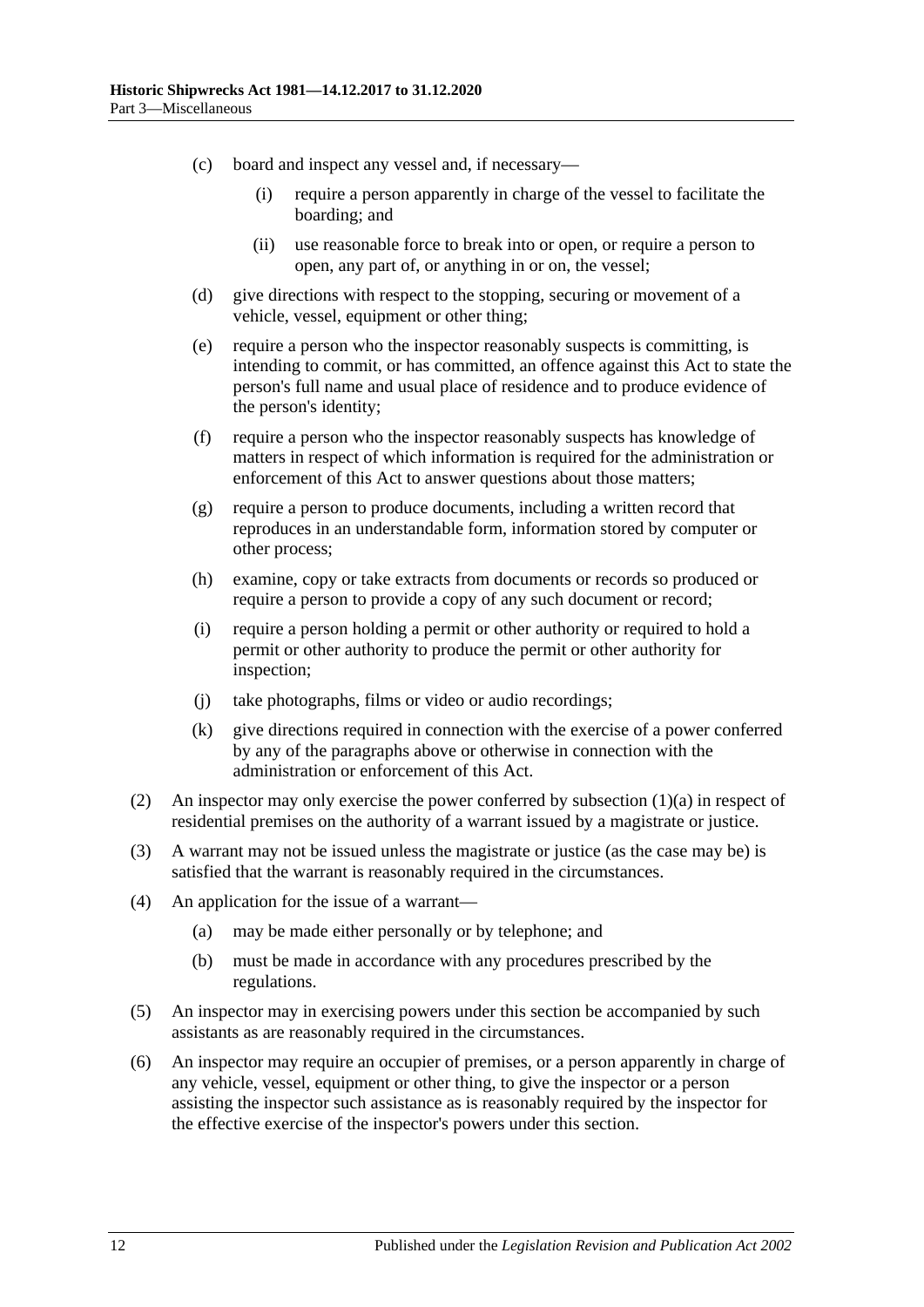- (7) A person must not—
	- (a) without reasonable excuse, hinder or obstruct an inspector or other person engaged in the administration or enforcement of this Act; or
	- (b) without reasonable excuse, fail to comply with a requirement or direction of an inspector under this Act; or
	- (c) fail to answer a question put by an inspector to the best of the person's knowledge, information or belief; or
	- (d) produce a document or record that the person knows is false or misleading in a material particular; or
	- (e) use abusive, threatening or insulting language to an inspector, or a person assisting an inspector; or
	- (f) falsely represent, by words or conduct, that the person is an inspector.

Maximum penalty: \$10 000.

(8) It is a reasonable excuse for a person to refuse or fail to answer a question or to produce, or provide a copy of, a document or information as required under this section on the ground that to do so might tend to incriminate the person or make the person liable to a penalty.

#### <span id="page-12-2"></span><span id="page-12-0"></span>**23—Arrest without warrant**

- (1) An inspector may, without warrant, arrest a person if the inspector reasonably believes—
	- (a) that the person has committed an offence against [section](#page-6-1) 13 or the regulations; and
	- (b) that proceedings against the person by summons would not be effective.
- (2) If an inspector (other than a police officer who is in uniform) arrests a person under [subsection](#page-12-2)  $(1)$ , the inspector must-
	- (a) in the case of an inspector who is a police officer—produce, for inspection by the person arrested, written evidence of the fact that the inspector is a police officer; or
	- (b) in any other case—produce the inspector's identity card for inspection by the person arrested.
- (3) If a person is arrested under [subsection](#page-12-2) (1), an inspector must immediately bring the person, or cause the person to be brought, before a Justice of the Peace or other proper authority to be dealt with in accordance with law.
- (4) Nothing in this section prevents the arrest of a person in accordance with any other law.

### <span id="page-12-1"></span>**24—Seizure and forfeiture**

- (1) If an inspector has reason to suspect that any vehicle, vessel, equipment or other thing has been used in, is otherwise involved in, or affords evidence of, the commission of an offence against this Act, the inspector may seize and retain the vehicle, vessel, equipment or other thing—
	- (a) until the expiry of a period of 60 days after the seizure; or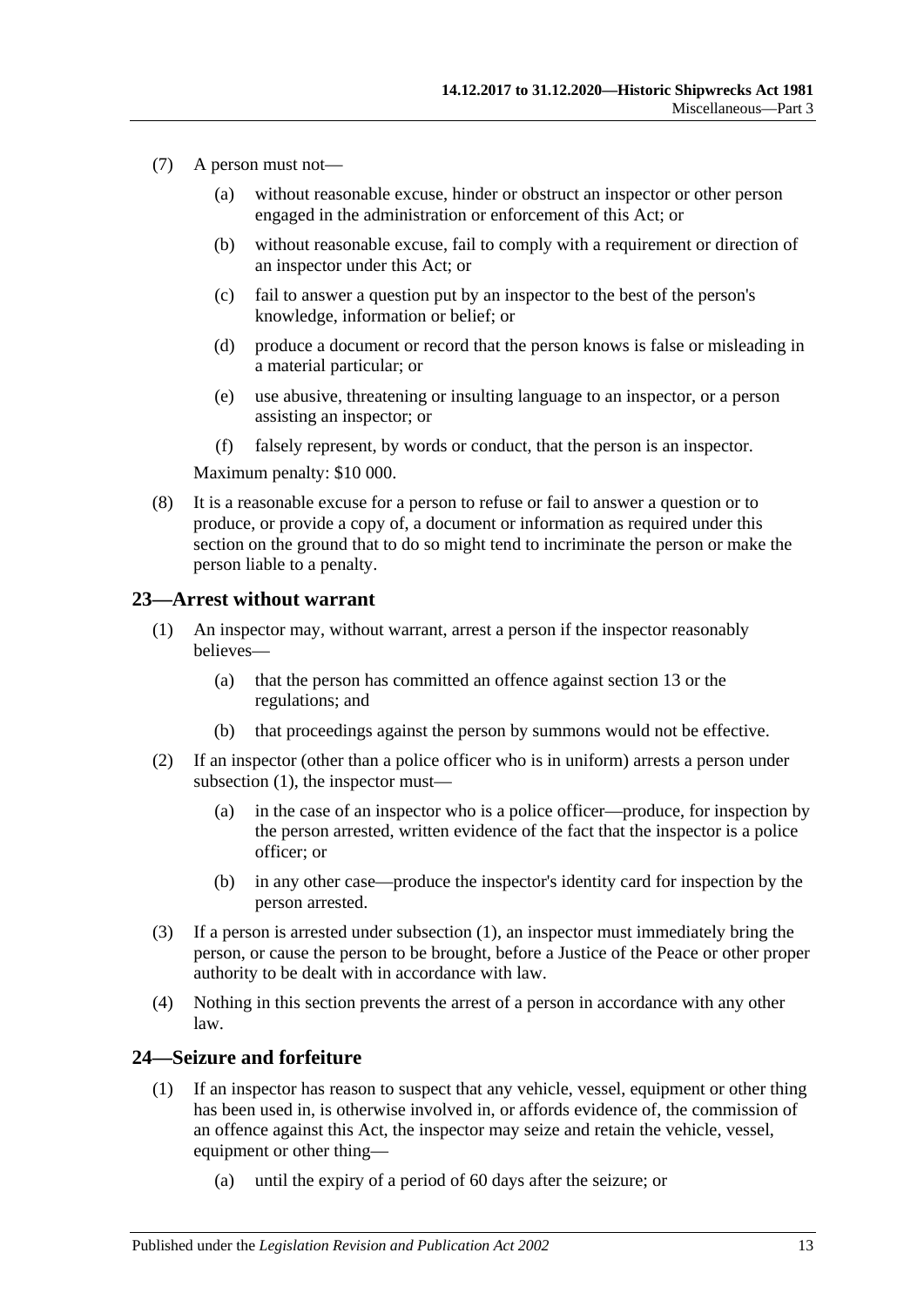- (b) if a prosecution for an offence against this Act is commenced and the vehicle, vessel, equipment or other thing may have been used in, been otherwise involved in, or afford evidence of, the commission of the alleged offence—until the prosecution is terminated.
- (2) The Minister may authorise any vehicle, vessel, equipment or other thing seized under subsection (1) to be released to its owner, or to the person from whose possession it was seized, either unconditionally or on such conditions as the Minister thinks fit, including conditions as to the giving of security for payment of its value if it is forfeited.
- (3) If a court convicts a person of an offence against this Act, the court may order the forfeiture to the Crown of any vehicle, vessel, equipment or other thing used or otherwise involved in the commission of the offence.
- (4) Any vehicle, vessel, equipment or other thing forfeited under this section may be sold or otherwise dealt with as the Minister thinks fit.
- (5) A reference in this section to a thing involved in the commission of an offence includes a reference to any historic shipwreck, or part of a historic shipwreck or any historic relic, to which the offence relates.

### <span id="page-13-0"></span>**26—Certificate by Minister to be evidence**

- (1) In any proceedings for an offence against this Act, a certificate by the Minister stating that a place specified in the certificate is a place—
	- (a) in territorial waters of the State; or
	- (b) in a specified protected zone,

is proof, in the absence of proof to the contrary, of the matters stated in the certificate.

(2) An apparently genuine document purporting to be a certificate of the Minister under this section will, in the absence of proof that it is not such a certificate, be accepted as such in any proceedings for an offence against this Act.

#### <span id="page-13-1"></span>**27—Delegation**

- (1) The Minister may delegate to any body or person (including a person for the time being holding or acting in a specified office or position)—
	- (a) any of the Minister's duties, functions or powers under this Act; or
	- (b) any duties, functions or powers that are, under any other Act or statutory instrument, assigned to the Minister for the time being administering this Act.
- (2) A delegation under this section—
	- (a) must be by instrument in writing; and
	- (b) may be absolute or conditional; and
	- (c) does not derogate from the power of the Minister to act in a matter; and
	- (d) is revocable at will.
- (3) A function or power delegated under this section may, if the instrument of delegation so provides, be further delegated.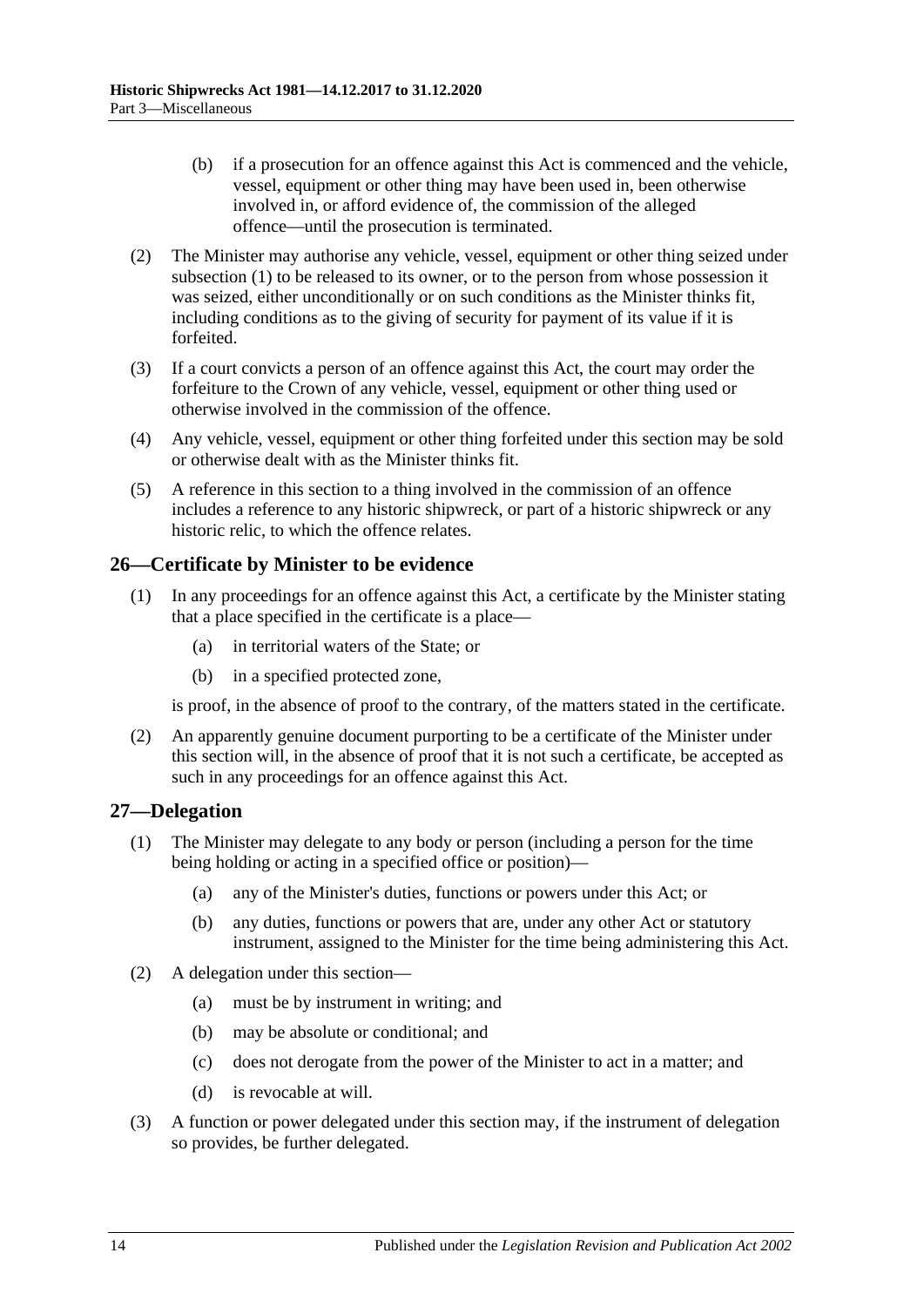# <span id="page-14-0"></span>**28—Notices**

- (1) Without prejudice to any other method of service permitted by law, a notice to a person by the Minister under this Act may be served on the person by being sent by post to the person at the address of the person last known by the Minister.
- (2) A notice to the Minister under this Act may be given as prescribed.
- (3) A notice by the Minister that has been published in the Gazette under this Act may be amended or revoked by the Minister by a further notice published in the Gazette.

#### <span id="page-14-2"></span><span id="page-14-1"></span>**29—Regulations**

- (1) The Governor may make such regulations as are contemplated by, or are necessary or expedient for the purposes of, this Act.
- <span id="page-14-3"></span>(2) Without limiting the generality of [subsection](#page-14-2) (1), the regulations may—
	- (a) prohibit or restrict any of the following:
		- (i) the bringing into a protected zone of—
			- (A) equipment constructed or adapted for the purpose of diving, salvage or recovery operations; or
			- (B) explosives, instruments or tools,

the use of which would be likely to damage or interfere with a historic shipwreck or a historic relic situated within that protected zone;

- (ii) the use within a protected zone of such equipment, explosives, instruments or tools;
- (iii) causing a vessel carrying such equipment, explosives, instruments or tools to enter, or remain within, a protected zone;
- (iv) trawling, diving or any other underwater activity within a protected zone;
- (v) the mooring or use of a vessel within a protected zone; and
- (b) prohibit the doing of an act referred to in [paragraph](#page-14-3) (a) except in accordance with a permit; and
- (c) prescribe fees for the issue of a permit under this Act; and
- (d) prescribe penalties, not exceeding \$10 000, for offences against the regulations; and
- (e) fix expiation fees, not exceeding \$750, for alleged offences against the regulations; and
- (f) empower inspectors to give expiation notices for alleged offences against the regulations.
- (3) The regulations may—
	- (a) be of general or limited application; and
	- (b) make different provision according to the persons, things or circumstances to which they are expressed to apply; and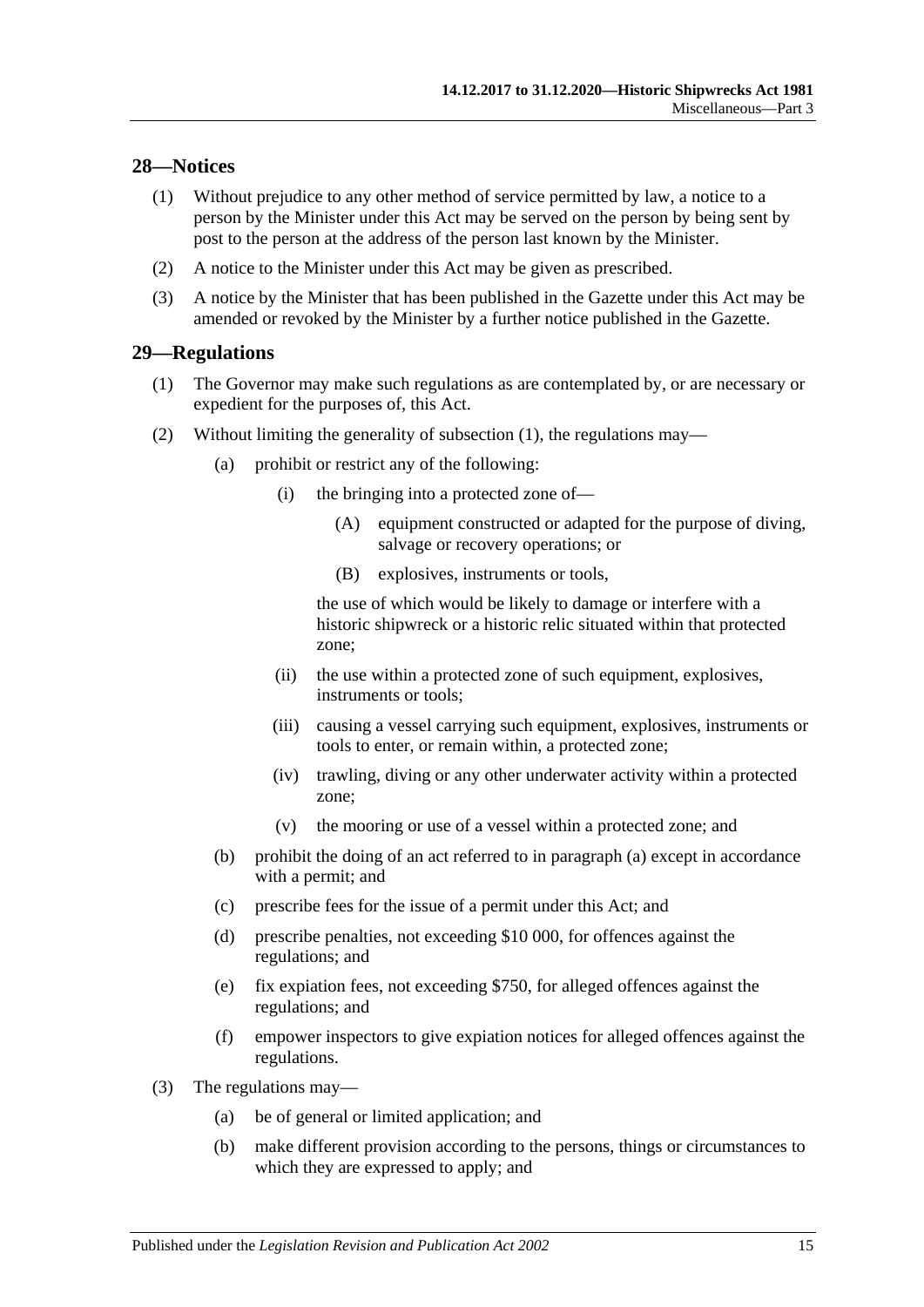- (c) provide that any matter or thing is to be determined, dispensed with, regulated or prohibited according to the discretion of the Minister; and
- (d) include evidentiary provisions to facilitate proof of breaches of the regulations for the purposes of proceedings for offences.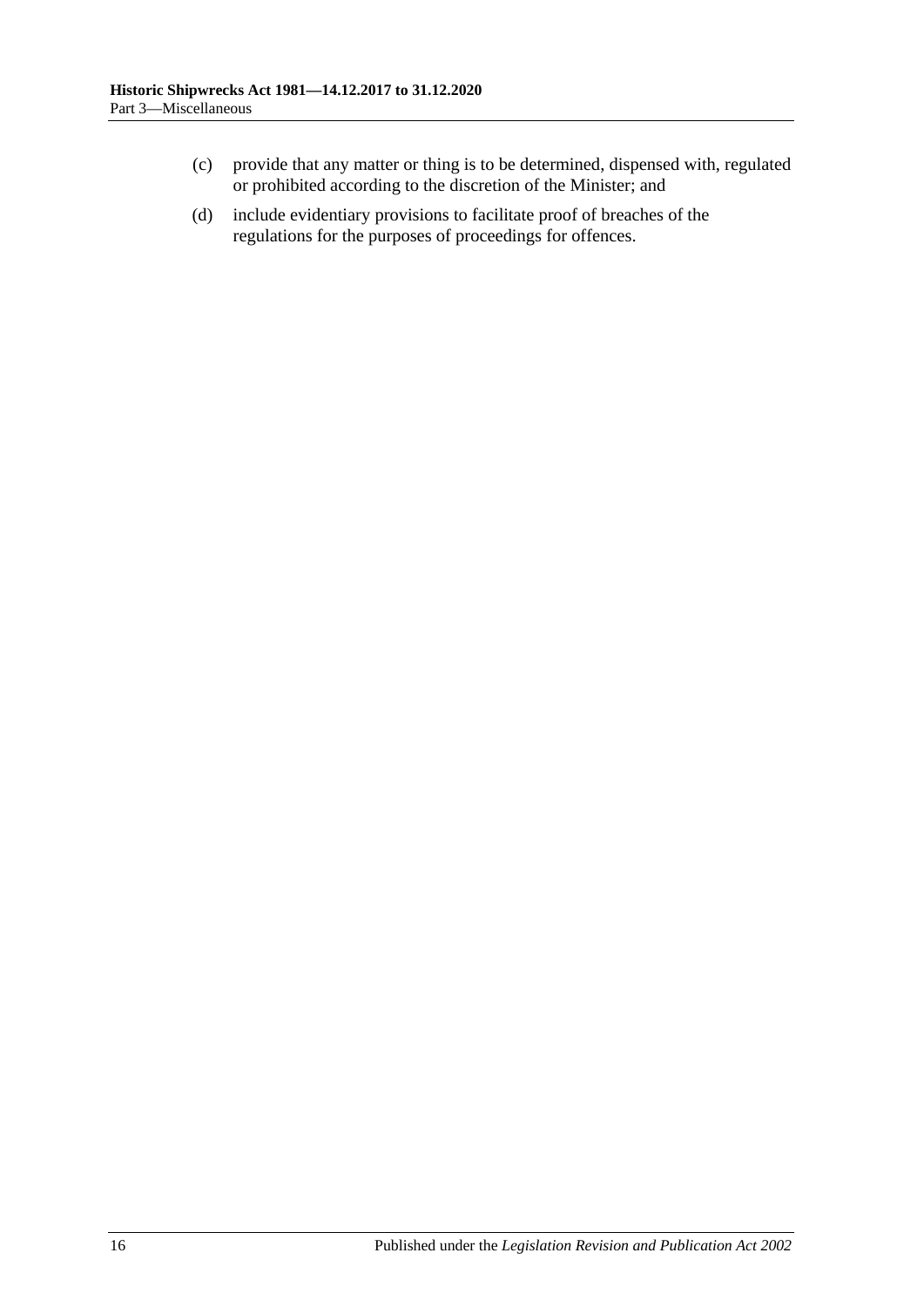# <span id="page-16-0"></span>**Legislative history**

### **Notes**

- Amendments of this version that are uncommenced are not incorporated into the text.
- Please note—References in the legislation to other legislation or instruments or to titles of bodies or offices are not automatically updated as part of the program for the revision and publication of legislation and therefore may be obsolete.
- Earlier versions of this Act (historical versions) are listed at the end of the legislative history.
- For further information relating to the Act and subordinate legislation made under the Act see the Index of South Australian Statutes or www.legislation.sa.gov.au.

# **Principal Act and amendments**

New entries appear in bold.

| 3.12.1981 (Gazette 3.12.1981 p2206)    |
|----------------------------------------|
|                                        |
|                                        |
|                                        |
|                                        |
| Sch 2 (cll 29 & 30)-1.7.2005 (Gazette  |
| Pt 2 (ss $4-8$ ) & Sch $2-23.6.2005$   |
| Sch 1 (cll 28 & 29)-6.11.2008 (Gazette |
|                                        |
| 1.5.2017 (Gazette 5.4.2017 p1022)      |
| Pt 22 (ss 118 to 120)-14.12.2017       |
|                                        |
|                                        |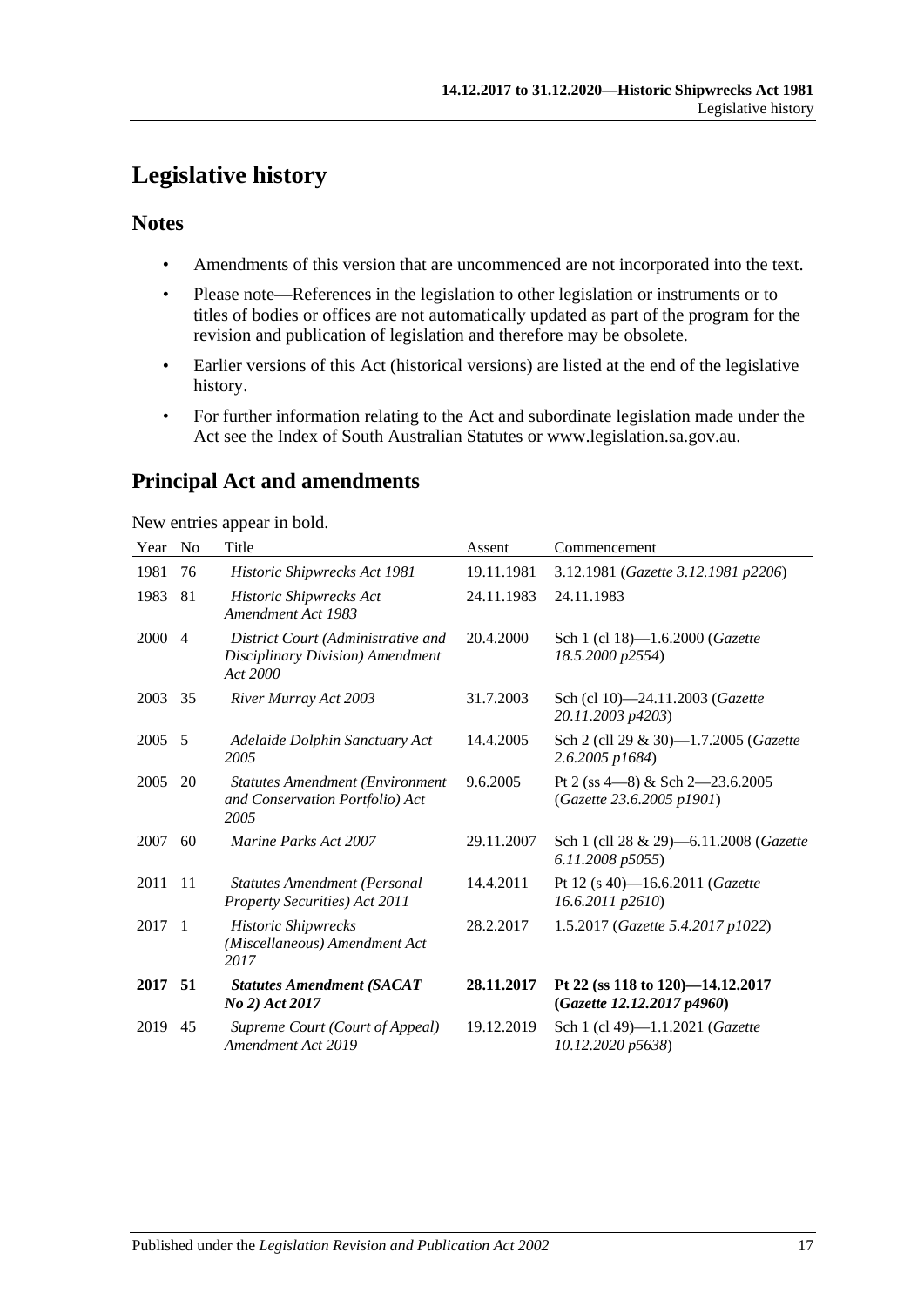# **Provisions amended**

New entries appear in bold.

Entries that relate to provisions that have been deleted appear in italics.

| Provision                              | How varied                                                            | Commencement |
|----------------------------------------|-----------------------------------------------------------------------|--------------|
| Pt1                                    |                                                                       |              |
| s <sub>2</sub>                         | omitted under Legislation Revision and<br><b>Publication Act 2002</b> | 24.11.2003   |
| s <sub>3</sub>                         |                                                                       |              |
| $s \; 3(1)$                            |                                                                       |              |
| Adelaide Dolphin<br>Sanctuary          | inserted by $5/2005$ Sch 2 (cl 29)                                    | 1.7.2005     |
| historic relic                         | amended by $20/2005$ s $4(1)$                                         | 23.6.2005    |
|                                        | substituted by $1/2017$ s $4(1)$                                      | 1.5.2017     |
| historic shipwreck                     | amended by 20/2005 s 4(2)                                             | 23.6.2005    |
|                                        | substituted by $1/2017$ s $4(1)$                                      | 1.5.2017     |
| inspector                              | amended by 20/2005 Sch 2                                              | 23.6.2005    |
| marine park                            | inserted by 60/2007 Sch 1 cl 28                                       | 6.11.2008    |
| protected zone                         | substituted by $81/1983$ s $2(a)$                                     | 24.11.1983   |
|                                        | amended by 20/2005 Sch 2                                              | 23.6.2005    |
| <b>River Murray</b>                    | inserted by $35/2003$ Sch cl 10(a)                                    | 24.11.2003   |
| <b>River Murray</b><br>Protection Area | inserted by $35/2003$ Sch cl 10(a)                                    | 24.11.2003   |
| sea                                    | deleted by $81/1983$ s $2(b)$                                         | 24.11.1983   |
| <b>Tribunal</b>                        | inserted by 51/2017 s 118                                             | 14.12.2017   |
| vessel                                 | inserted by $1/2017$ s $4(2)$                                         | 1.5.2017     |
| $s \; 3(2)$                            | amended by $81/1983$ s $2(c)$                                         | 24.11.1983   |
| $s \; 3(3)$                            | amended by $81/1983$ s $2(d)$                                         | 24.11.1983   |
|                                        | amended by 20/2005 Sch 2                                              | 23.6.2005    |
| $s \; 3(4)$                            | amended by 20/2005 Sch 2                                              | 23.6.2005    |
| Pt 2                                   |                                                                       |              |
| $s$ 4A                                 | inserted by 20/2005 s 5                                               | 23.6.2005    |
|                                        | substituted by 1/2017 s 5                                             | 1.5.2017     |
| s <sub>5</sub>                         | substituted by 20/2005 Sch 2                                          | 23.6.2005    |
| $s\ 5(4)$                              | inserted by $1/2017$ s 6                                              | 1.5.2017     |
| s <sub>6</sub>                         |                                                                       |              |
| s $6(1)$ and $(2)$                     | amended by 20/2005 Sch 2                                              | 23.6.2005    |
| s(6(3))                                | substituted by 20/2005 Sch 2                                          | 23.6.2005    |
| $s\ 6(4)$                              | deleted by 20/2005 Sch 2                                              | 23.6.2005    |
| s6(6)                                  | inserted by 1/2017 s 7                                                | 1.5.2017     |
| s 7                                    |                                                                       |              |
| s(7(1)                                 | amended by $81/1983$ s $3(a)$                                         | 24.11.1983   |
|                                        | amended by 20/2005 Sch 2                                              | 23.6.2005    |
| s(7(2)                                 | amended by 81/1983 s 3(b)                                             | 24.11.1983   |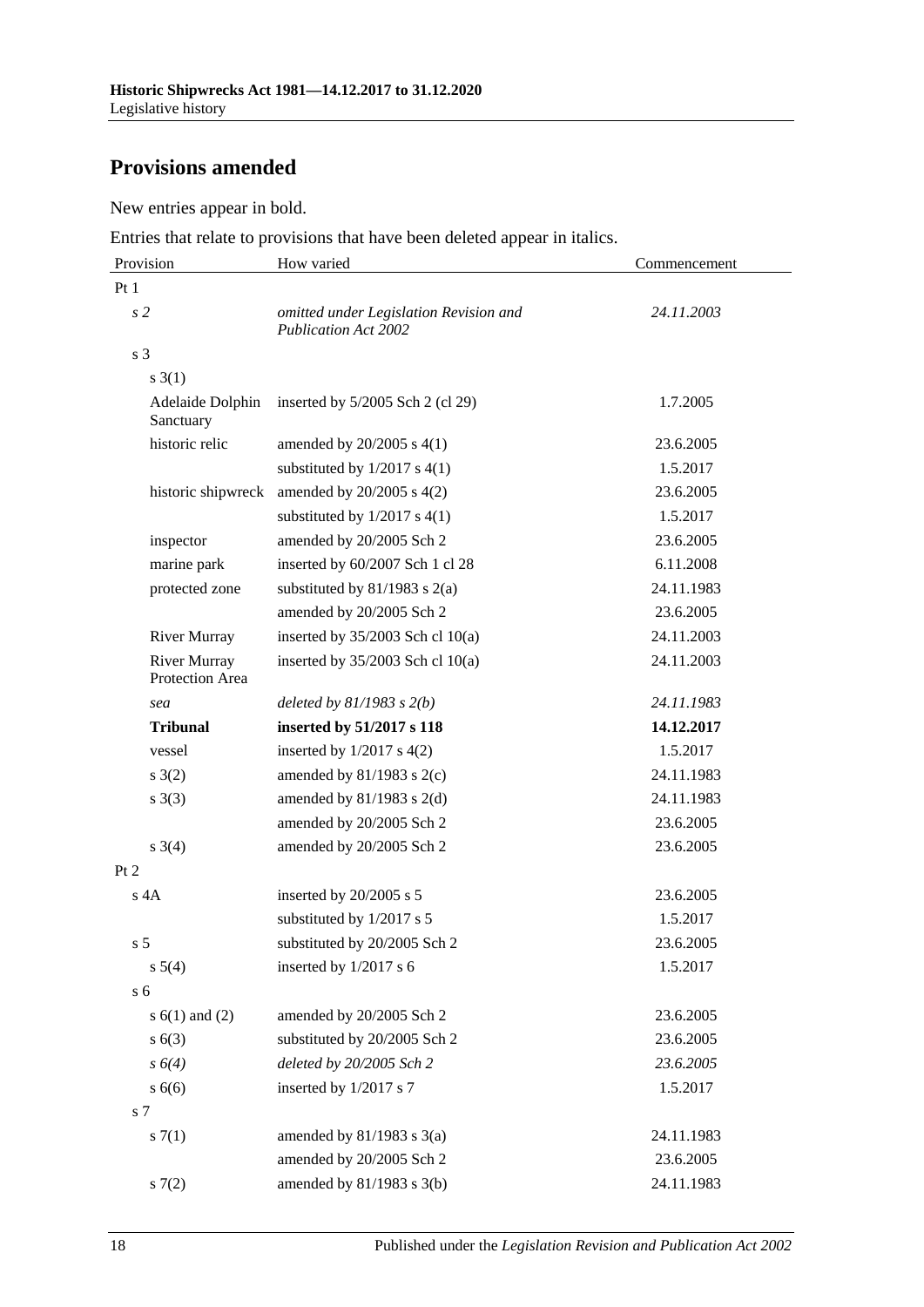|                                   | amended by 20/2005 Sch 2                    | 23.6.2005  |
|-----------------------------------|---------------------------------------------|------------|
| s(7(3))                           | amended by 20/2005 Sch 2                    | 23.6.2005  |
|                                   | substituted by 1/2017 s 8                   | 1.5.2017   |
| $s \, 7(4)$ and (5)               | inserted by 1/2017 s 8                      | 1.5.2017   |
| s <sub>8</sub>                    | amended by 20/2005 Sch 2                    | 23.6.2005  |
| s <sub>9</sub>                    |                                             |            |
| $s\,9(1)$                         | amended by 20/2005 Sch 2                    | 23.6.2005  |
|                                   | amended by $1/2017$ s $9(1)$                | 1.5.2017   |
| $s \, 9(2)$                       | amended by 20/2005 Sch 2                    | 23.6.2005  |
|                                   | amended by 1/2017 s 9(2), (3)               | 1.5.2017   |
| $s\,9(3)$                         | amended by 20/2005 Sch 2                    | 23.6.2005  |
|                                   | amended by 1/2017 s 9(4)                    | 1.5.2017   |
| $\frac{10}{2}$                    |                                             |            |
| s 10(1)                           | amended by 20/2005 Sch 2                    | 23.6.2005  |
| 10(2)                             | amended by 20/2005 Sch 2                    | 23.6.2005  |
|                                   | amended by 1/2017 s 10                      | 1.5.2017   |
| s 10(3)                           | amended by 20/2005 Sch 2                    | 23.6.2005  |
| s 11                              |                                             |            |
| s 11(1)                           | amended by 20/2005 Sch 2                    | 23.6.2005  |
| s 11(3)                           | amended by 20/2005 Sch 2                    | 23.6.2005  |
| s 11(4)                           | amended by 20/2005 Sch 2                    | 23.6.2005  |
|                                   | amended by 1/2017 s 11                      | 1.5.2017   |
| s 11(5)                           | amended by 20/2005 Sch 2                    | 23.6.2005  |
| s 11(6)                           | amended by 4/2000 s 9(1) (Sch 1 cl 18(a))   | 1.6.2000   |
|                                   | substituted by 51/2017 s 119                | 14.12.2017 |
| $s\,II(7)$                        | deleted by $4/2000 s 9(1)$ (Sch 1 cl 18(b)) | 1.6.2000   |
| s 11(8)                           | amended by 20/2005 Sch 2                    | 23.6.2005  |
| s 12                              |                                             |            |
| s 12(1)                           | amended by 20/2005 Sch 2                    | 23.6.2005  |
| s 12(2)                           | substituted by 20/2005 s 6                  | 23.6.2005  |
|                                   | substituted by 1/2017 s 12                  | 1.5.2017   |
| $s\ 12(3)$                        | amended by 20/2005 Sch 2                    | 23.6.2005  |
| s 13                              |                                             |            |
| s 13(1)                           | amended by 20/2005 Sch 2                    | 23.6.2005  |
|                                   | amended by 1/2017 s 13                      | 1.5.2017   |
| s 13(2)                           | amended by 81/1983 s 4                      | 24.11.1983 |
| $s$ 13(3)                         | deleted by 20/2005 Sch 2                    | 23.6.2005  |
| s 14 before deletion<br>by 1/2017 |                                             |            |
| s $14(1)$ and (2)                 | substituted by $20/2005$ s $7(1)$           | 23.6.2005  |
| s 14(3)                           | amended by 20/2005 s 7(2)                   | 23.6.2005  |
|                                   |                                             |            |
| $s\,14(3a)$                       | inserted by $20/2005$ s $7(3)$              | 23.6.2005  |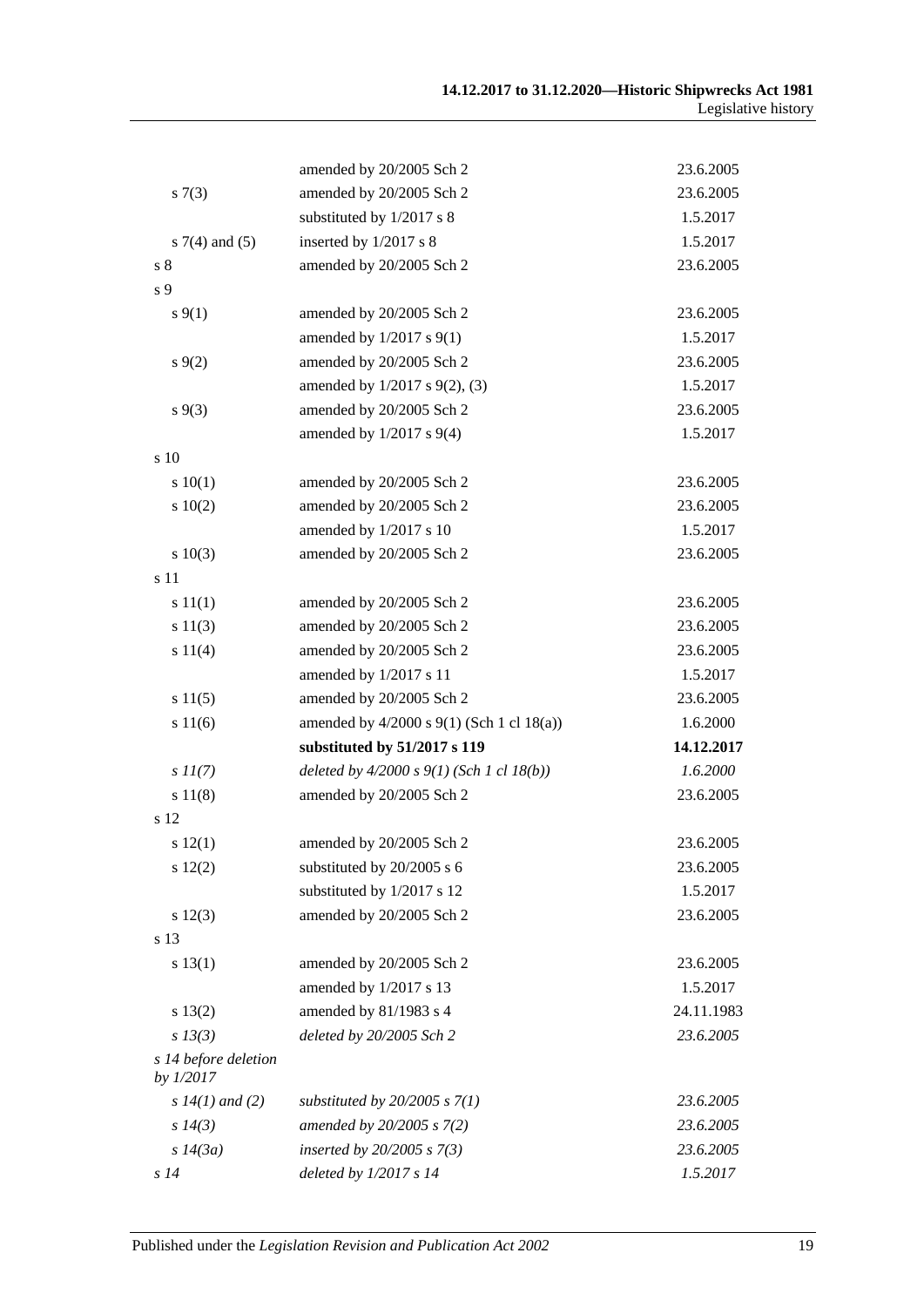s 15

| s 15(1)                                  | amended by 20/2005 Sch 2             | 23.6.2005  |
|------------------------------------------|--------------------------------------|------------|
|                                          | amended by 1/2017 s 15(1)            | 1.5.2017   |
| s 15(3)                                  | amended by 20/2005 Sch 2             | 23.6.2005  |
| s 15(3a)                                 | inserted by $35/2003$ Sch cl 10(b)   | 24.11.2003 |
|                                          | substituted by 60/2007 Sch 1 cl 29   | 6.11.2008  |
|                                          | amended by 1/2017 s 15(2), (3)       | 1.5.2017   |
| $s\,15(3b)$                              | inserted by $35/2003$ Sch cl $10(b)$ | 24.11.2003 |
|                                          | amended by 20/2005 Sch 2             | 23.6.2005  |
|                                          | deleted by 60/2007 Sch 1 cl 29       | 6.11.2008  |
| $s$ 15(3c) and (3d)                      | inserted by 5/2005 Sch 2 (cl 30)     | 1.7.2005   |
|                                          | deleted by 60/2007 Sch 1 cl 29       | 6.11.2008  |
| s 15(5)                                  | amended by 20/2005 Sch 2             | 23.6.2005  |
|                                          | amended by 1/2017 s 15(4)            | 1.5.2017   |
| s 15A                                    | inserted by 11/2011 s 40             | 16.6.2011  |
| s 16                                     | amended by 20/2005 Sch 2             | 23.6.2005  |
|                                          | amended by 1/2017 s 16               | 1.5.2017   |
| s 17                                     |                                      |            |
| s 17(1)                                  | amended by 20/2005 Sch 2             | 23.6.2005  |
|                                          | amended by $1/2017$ s $17(1)$        | 1.5.2017   |
| 17(2)                                    | amended by 20/2005 Sch 2             | 23.6.2005  |
|                                          | amended by 1/2017 s 17(2)            | 1.5.2017   |
| s 17(3)                                  | amended by 20/2005 Sch 2             | 23.6.2005  |
|                                          | amended by 1/2017 s 17(3)            | 1.5.2017   |
| s 18                                     |                                      |            |
| s 18(2)                                  | amended by 20/2005 Sch 2             | 23.6.2005  |
| Pt <sub>3</sub>                          |                                      |            |
| s <sub>20</sub>                          |                                      |            |
| $s\ 20(1), (2), (4)$                     | amended by 20/2005 Sch 2             | 23.6.2005  |
| and $(5)$                                |                                      |            |
| s 21                                     |                                      |            |
| $s \ 21(1)$ and (2)                      | amended by 20/2005 Sch 2             | 23.6.2005  |
| $s\ 21(3)$                               | amended by 20/2005 Sch 2             | 23.6.2005  |
|                                          | amended by 1/2017 s 18(1), (2)       | 1.5.2017   |
| s 22 before<br>substitution by<br>1/2017 |                                      |            |
| $s$ 22(1), (2) and<br>$(4)$ — $(7)$      | amended by 20/2005 Sch 2             | 23.6.2005  |
| s 22                                     | substituted by 1/2017 s 19           | 1.5.2017   |
| s 23                                     |                                      |            |
| $s\,23(1)$                               | amended by $1/2017$ s $20(1)$        | 1.5.2017   |
| $s\,23(2)$                               | amended by 20/2005 Sch 2             | 23.6.2005  |
|                                          | amended by 1/2017 s 20(2)            | 1.5.2017   |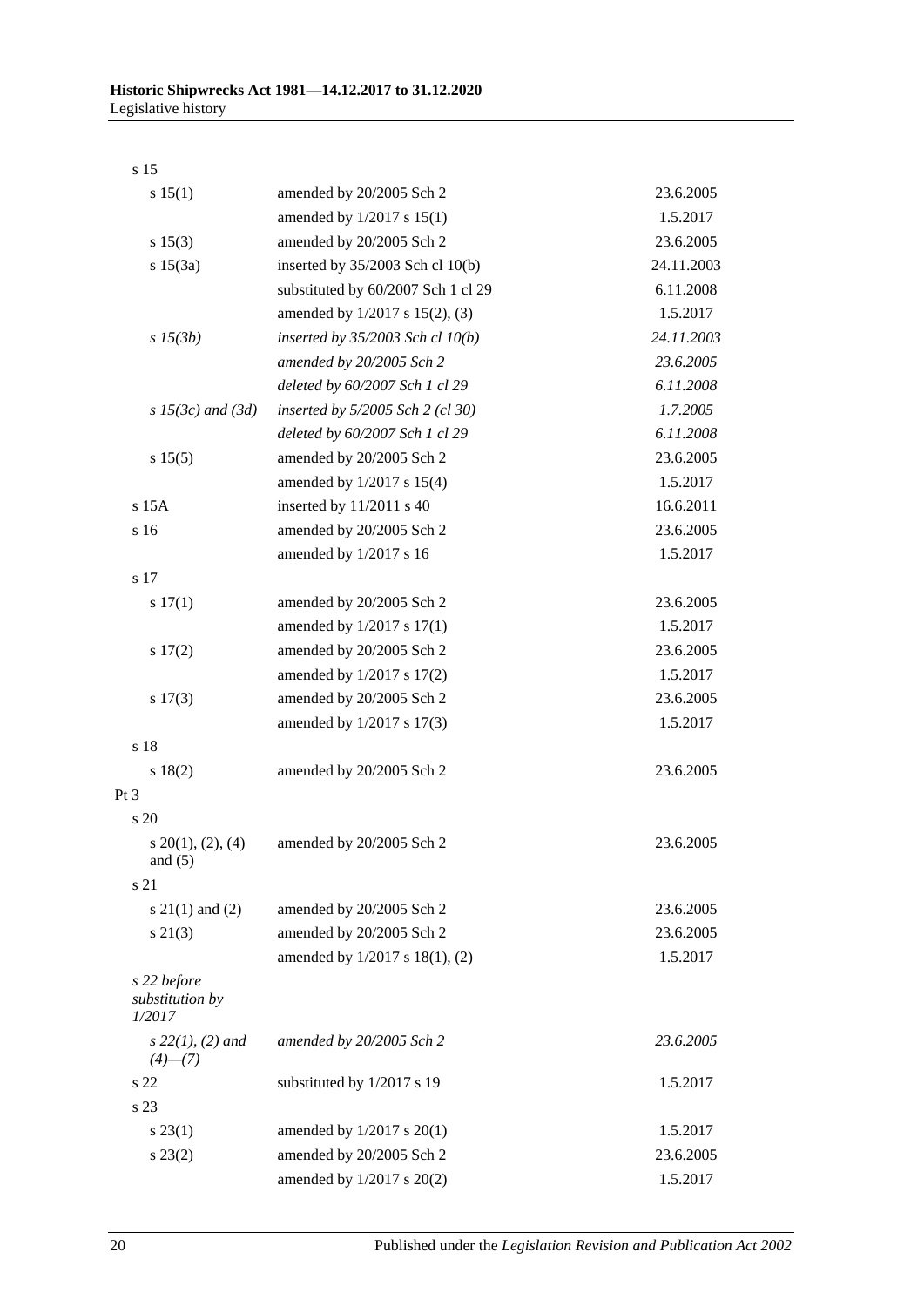| $s\,23(3)$      | amended by 20/2005 Sch 2          | 23.6.2005 |
|-----------------|-----------------------------------|-----------|
| s24             |                                   |           |
| $s\,24(1)$      | amended by 20/2005 Sch 2          | 23.6.2005 |
|                 | substituted by $1/2017$ s $21(1)$ | 1.5.2017  |
| $s\,24(2)$      | amended by $1/2017$ s $21(2)$     | 1.5.2017  |
| $s\,24(3)$      | amended by 20/2005 Sch 2          | 23.6.2005 |
|                 | amended by $1/2017$ s $21(3)$     | 1.5.2017  |
| $s\,24(4)$      | amended by $1/2017$ s $21(4)$     | 1.5.2017  |
| $s\,24(5)$      | amended by $1/2017$ s $21(5)$     | 1.5.2017  |
| $s\,24(6)$      | deleted by $1/2017 s 21(6)$       | 1.5.2017  |
| s25             | deleted by $20/2005 s 8$          | 23.6.2005 |
| s <sub>26</sub> |                                   |           |
| $s \, 26(2)$    | amended by 20/2005 Sch 2          | 23.6.2005 |
| s 27            | substituted by 20/2005 Sch 2      | 23.6.2005 |
| $s\,27(1)$      | substituted by 1/2017 s 22        | 1.5.2017  |
| s 28            |                                   |           |
| $s\,28(3)$      | amended by 20/2005 Sch 2          | 23.6.2005 |
| s 29            | substituted by 1/2017 s 23        | 1.5.2017  |

#### **Transitional etc provisions associated with Act or amendments**

#### *Statutes Amendment (SACAT No 2) Act 2017*

#### **120—Transitional provisions**

- (1) A right to appeal to the Administrative and Disciplinary Division of the District Court under section 11 of the principal Act in relation to a matter in existence (but not yet exercised) before the relevant day, will be exercised as if this Part had been in operation before the right arose, so that the relevant proceedings may be commenced instead before the Tribunal.
- (2) Nothing in this section affects any proceedings before the Administrative and Disciplinary Division of the District Court commenced under the principal Act before the relevant day.
- (3) In this section—

*principal Act* means the *[Historic Shipwrecks Act](http://www.legislation.sa.gov.au/index.aspx?action=legref&type=act&legtitle=Historic%20Shipwrecks%20Act%201981) 1981*;

*relevant day* means the day on which this Part comes into operation;

*Tribunal* means the South Australian Civil and Administrative Tribunal established under the *[South Australian Civil and Administrative Tribunal Act](http://www.legislation.sa.gov.au/index.aspx?action=legref&type=act&legtitle=South%20Australian%20Civil%20and%20Administrative%20Tribunal%20Act%202013) 2013*.

# **Historical versions**

Reprint No 1—15.8.1991 Reprint No 2—1.6.2000 Reprint No 3—24.11.2003 23.6.2005 (electronic only)